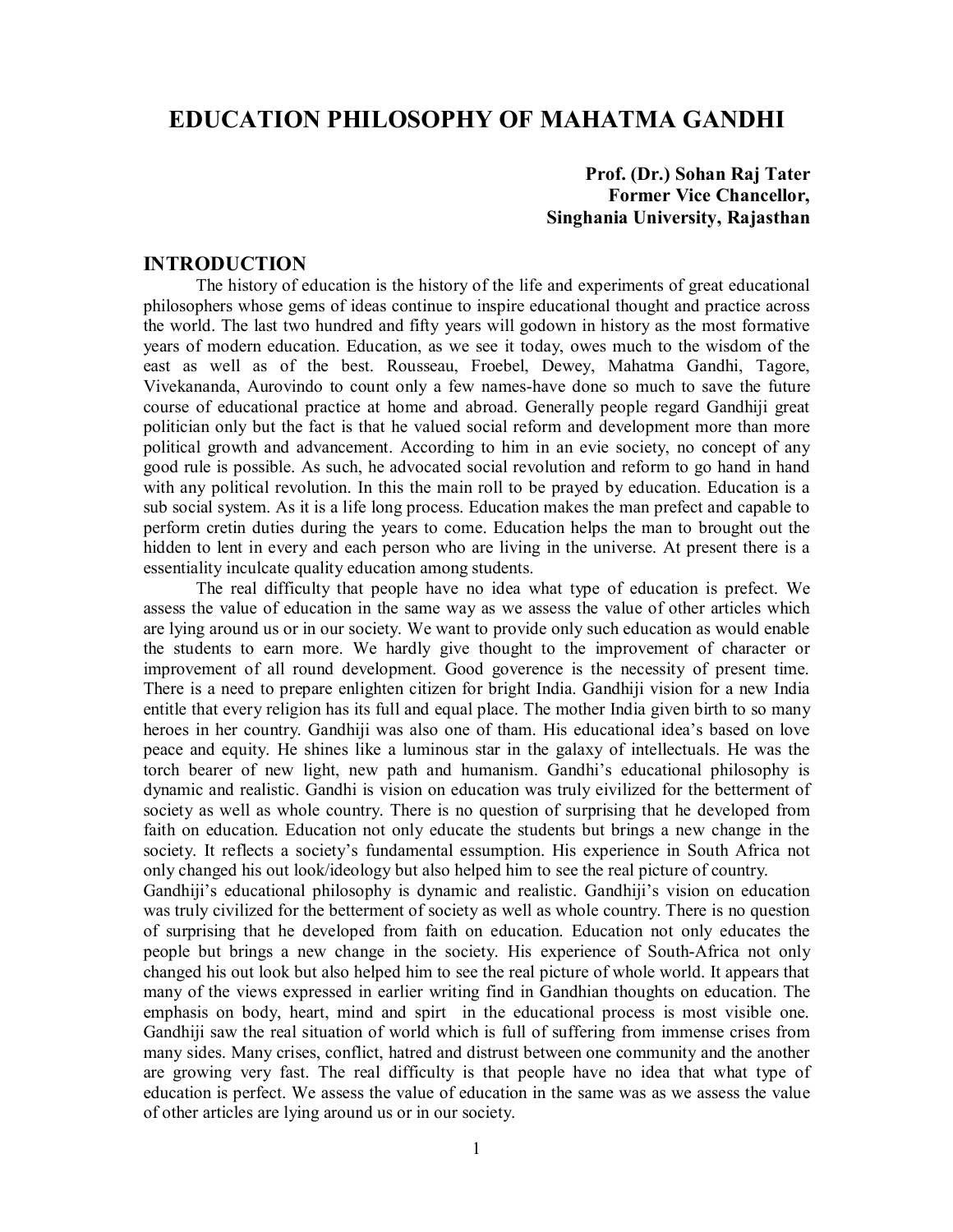Gandhi was infavouring of it that one should provided such type of education as would enable the person to earn more and more. According to Gandhiji education is an all round drawing out of the best in child an man-body ,mind and spirit. Literacy is not the end of education not even the beginning. It is only one of the means where by men and women can be educated. Literacy in itself is no education. In Gandhi ji is philosophy of education the personality of those to be education is of primary importance, and not the tools and subjects education should cover the full period of life in each and every field and must provide better opportunities for the all round welfare of the moral , spiritual and physical attributes of human being Gandhi's education philosophy also displays materialistic outlook. Gandhiji does not teach to run away from the world to attatin peace, as he advocates to live in the world doing self –less action to attain peace. Gandhi ji has recommended to make the productive action as the medium .For this is essential that child forms the habit of earning his livelihood from his childhood itself. Education should have the ability to connect labour and scientific knowledge.

 This point of view manifests that materialistic spirit. The foundation of basic education is usefull because its goal is to impart such skill to Indian children by which they can become self-dependent earning hands. According to Gandhiji **"My idea is not merely to teach a particular profession or occupation to the children, but to develop the full man through teaching that occupation"<sup>1</sup> .** The most essential feature of Gandhiji's philosophy of education instead of taking handicrafts of the school and impose it on the educational curriculum insisted that education must proceed from the handicrafts. Gandhi said, 'The core of my suggestion is that handcrafts are to be taught not merely for production work but for developing the intellect of the people'. Another important feature of Gandhiji's philosophy of education is the supporting aspect of the craft chosen as a means of education. All education to be true must be self supporting. Gandhiji also emphasized that the major aim of education should be character development. He wished that the youth generation should develop a sense of courage ,streanth and virtue.

It appears that many of the views expressed in earlier writting found in Gandhian thoughts on education. The emphasis on body, heart, mind and spirit in the educational process is most visible one. As Cenkner quotes Gandhi**- "Man is neither mere intellect, nor the gross animal body, nor the heart or soul alone. A proper and harmonious combination of all the three is required for the making of the whole man and constitutes the true economics of education"<sup>2</sup> .**

#### **NON-VIOLENCE**

Education is backbone of society and is largely responsible for the upliftment of the society. Gandhi was a critic of traditional educational and viewed that, By education, I mean an all-round drawing of the best in child and man in body, mind and spirit.

His Wardha scheme was pointer in this direction. Accordingly, these should be the basic tents of Gandhian education.

# **FREE PRIMARY EDUCATION**

Gandhiji advocated for free and compulsory education for all-boys and girls between 7 to 14 years. Education should be imparted in primary level in the student's mother tongue. A free primary universal education is to be imparted to all the children in the village. This will make the backbone of a country strong. Earning while learning was the motto of this education. This wills increasing the creativity in a student. As Gandhi wanted to make Indian village's self-sufficient units, he emphasised that vocational education should increase the efficiency within the students who will make the village as self-sufficient units.

# **PLACE OF VOCATIONAL EDUCATION**

A love for manual work will be injected in the mind of children. This is not a compulsion but the child will learn it by doing-Being free from mere bookish knowledge a student should resort to manual work.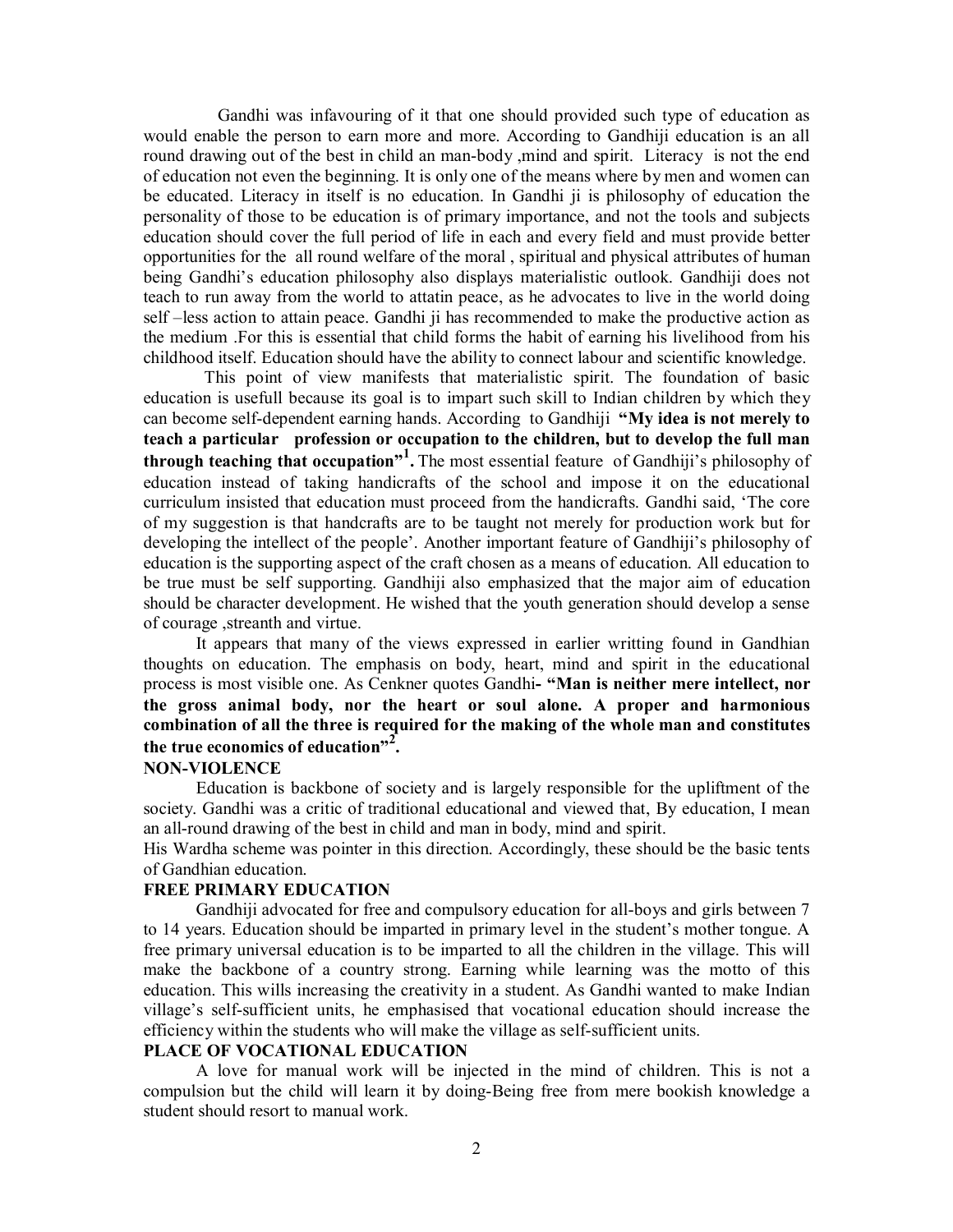#### **EMPHASIS ON MORALITY**

By education, Gandhi meant the improvement of morality within a student. Without being bookish, a student should adopt certain moral ethical codes like truth, nonviolence, charity and so on which will illumine his character. Thus a character building through education was a prime concern for Gandhi.

# **NON-PARTICIPATION IN POLITICS**

Gandhiji wanted to keep the students away from politics. If students will participate in politics, they will be pawn at the hands of the politicians who will utilize them for fulfilling their desire. This will hamper the development of a student and his education will suffer a setback. So, he advised the students to keep themselves completely away from politics.

# **WOMEN EDUCATION**

Gandhi was a protagonist of women education. He advocated that three should be no distinction in equality of status between men and women in society. He vehemently opposed purdah system and widowhood. He wanted to free women from social serfdom. So, the number of girl students considerably rose in various educational institutions inside the county. Thus, Gandhi emphasized the need of women education to improve to improve the lot of society. Gandhij's idea on education is a novel one. His idea of vocational education was unique which even now a day's is being promoted by the government of India.

# **EDUCATION FOR THE INDIVIDUAL**

For Gandhi's education should help to prepare and direct the learner towards the true purpose of life, which is to realise the Atman. The self which he views as realizing God.The spiritual realization or the self realisation that Gandhi values as the major aim of life. According the Gandhiji education must prepare the learner or learners for self realization or liberation (moksha). He emphasised the ancient Indian wisdom-Sa vidya ya vimuktaya. (That which liberates knowledge).In his socio-political and education thought.

Views regarding liberation – Gandhi talked about two kinds of liberations. One form of liberation consisted in securing the freedom of the country from foreign rule. Which for him would also include development indigenous models of school, economical, educational development. Such freedom however may prove short-lived if not understood in the right perspective and light of the other kind of liberation (moksha) which is for all time. As advaitin he is referring to the liberation from the cycles of birth and death on the earth, from the suffering of the world, and he is emphasising this liberation, mokasha as the ultimate goal for life (one of the fourth purusharthas thus other three being dharama) artha , Kama. It is important to emphasise here that this liberation is an individual liberation and does not transform the earth –nature in any way.

# **SOCIAL AIM OF EDUCATION**

Education is not a matter that concerns only the individuals, but it also deeply concerns the society, the collective. Gandhi recognize and deeply value in the inter-connection between individual and collective, as reflected in his thoughts on education including its aims. The major contribution of Gandhi for the betterment of whole established Sarvodaya Society. The key to Gandhi's social thought and concept of man is characterised in one word Sarvodaya. A strong emphases on the Sarvodaya the upliftment of all, Certainly gives a very clear orientation to Gandhi's educational approach. He emphasizes the significance of school and education for the upliftment of the oppressed of the society, for the organic growth and development and growth of the whole community, and for the building of nation. The Social role of man in the sense of what an individual can do for the society is thus emphasized here. At the same time, the purpose of education for Gandhiji is to raise man to a higher moral and spiritual order through the full development of the individual and the evolution of new man, a satyagrahi one that grasps the truth. This type of man making goal of education for Gandhi's achieved by service to man kind, by self-giving.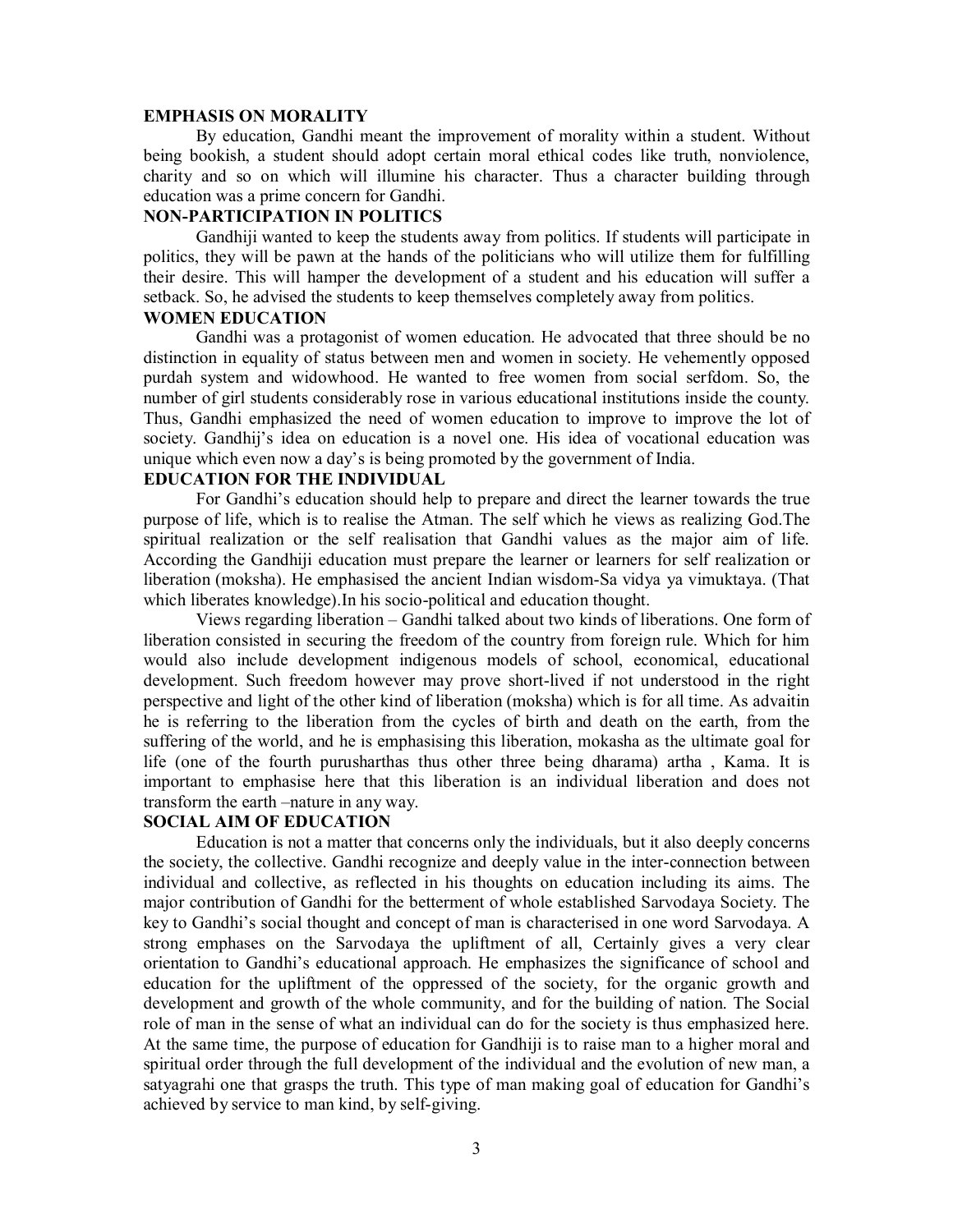#### **EDUCATION FOR SPIRITUAL DEVELOPMENT**

Education is a one type of the system on the one hand and a process on the other hand. As a system of education is structured of definite and well definable constitutents each of which is susceptible to analyse and study for better development and all round development of the system. As a process education is a functional, it has life and movement, it has progress in a direction and it remains permanently in a dynamic form. The dynamism of education is a significant factor because this dynamism is what enables education to deal with children as living and thinking beings.

Education goals constitute a significient component of the system of education. Education as conceived by Mahatma Gandhi and advocated by him primarily aims at the formation and development of the spiritual and moral personality of the each and every individual who is a active member of society. He says, **"education is thus an awakening of the soul"<sup>3</sup>** without education attempting this awakening of the soul of the individual and without developing and strenthening the 'inner voice' in the individual, education has no serious purpose to serve. Gandhian education in all its aspects in founded on spiritual principles. In this sense we shall talk of the Gandhian idealism; to the fully developed in a separate character. This is the most solid and character based foundation from which to build education at the base of all we have concepts and principles drawn from one or more religions developed into harmonious hole to which the goals of education are properly integrated. The univesality and eternal dimension of Gandhian values render them a highly spiritual dimension. We are most often hasitant to speak of Gandhian spiritualy because Gandhi does not I any intimate way associate himself with any particular religious denomination are to any professed manner of spiritual way of life. What Gandhian spirituality is a wholesome attitute of the mind in every detail directed to the supreme being, God. Gandhian education can not be thought of a divorced from this spirituality. This would mean several things. Education should pave the background for first, the practice of truth in every aspects of the individual's life. Education as a process develops the environment necessary to him with reference to the detailed experience of life whoes agents are teacher, parents and the community. Success at this level depends on how much these agents can influence the individual in the process of learning.

# **EDUCATION FOR KNOWLEDGE**

Education is considered as a process of bringing perfection in the human beings education carries out these humans and social functions by directing, guiding and reshaping the inmate potential and impulses of the child, by helping the individual in the process of growth, unfolding what is within and preparing him to assume the responsibility of adult life. But education carries out all these by introducing him to the total experiences of the human race classified into heads of knowledge. Historically speaking education has become a process of the individuals identification with a large variety of classified information grouped under particular subjects. Much emphasis was given to the communication of classified knowledge to the individual.

Gandhi defines education with reference to the holistic development of man. Gandhi gives education importance in this conception to the development of the mind. Education of the mind and the head, can not be undertaken except in its wider sense by the provision of knowledge or rather by exposing the individual to the classified heads of knowledge. Gandhi agrees that education should reflect the experience of the human race, and for us, the Indians ancient culture and civilization that had developed. A knowledge of our culture and civilisation becomes a main part of the education that be imparts to the new generations. Several values will thus be attached to the education individual a love for the haritage of the country. Education for knowledge further extents itself to introducing the individual to his physical and geographical environment. Education can in no way neglect introducing the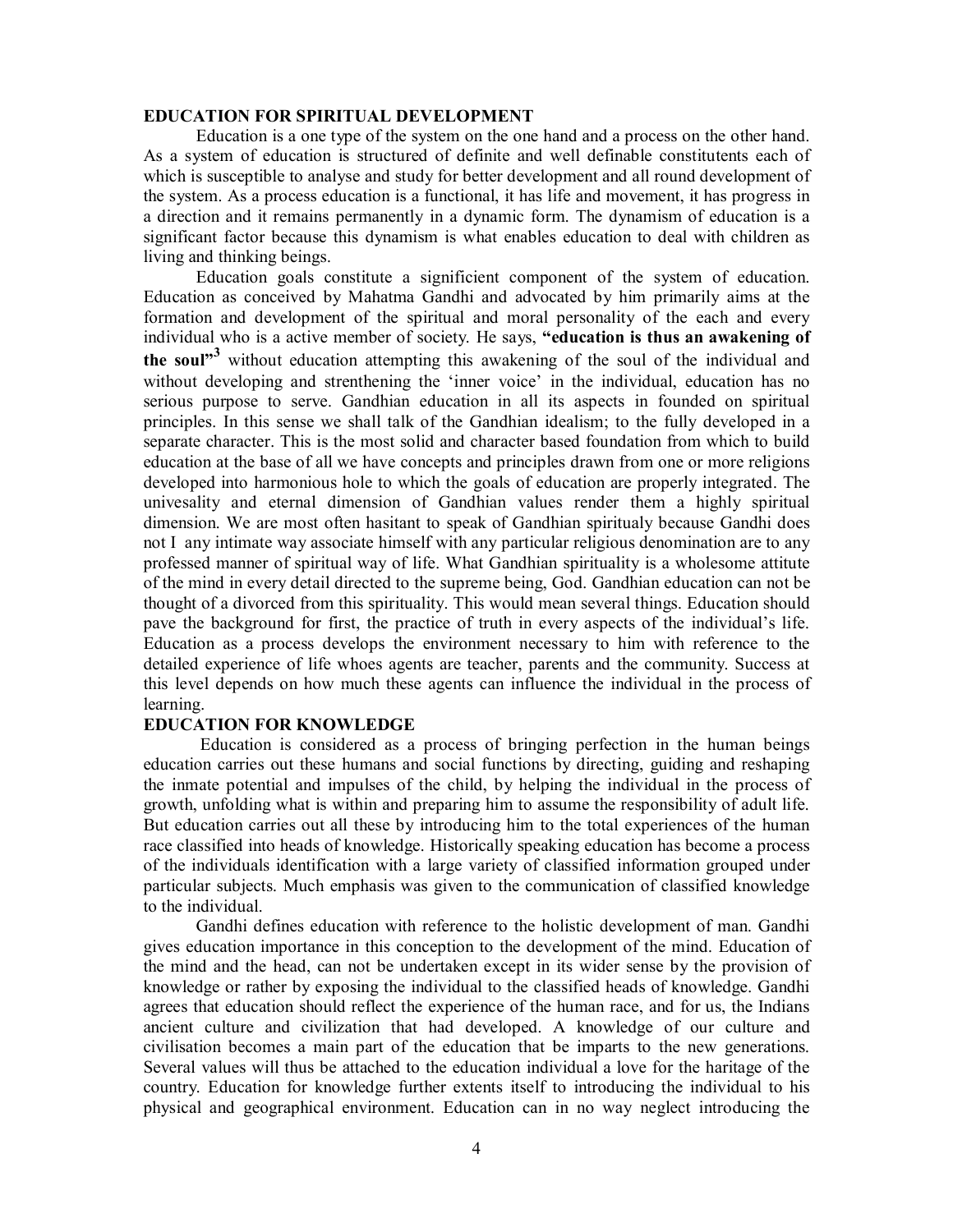learner to a system of knowledge that encompasses the learner's own environment. Education for knowledge is also known as litrary. This would include the knowledge of languages and litrature and a variety of other arts-oriented subjects.

## **EDUCATION FOR SOCIAL DEVELOPMENT**

Education in the Gandhian sense aims at the development of society. This aim of education primarily adds a great responsibilty on the individual who is being educated as well as on the one after his educaion. The development of society is not an automatic thing ; individual have to be pressed into service for that purpose. This requires great training for the individual as part of education that enables him to commit himself on a permanent basis for the welfare of society. Gandhi's educational thought attach great importance to this goal o0f education. Exhortations to students and educationists in the country to attach importance to the value of social service and social welfare in a;l aspects of education were common in his speeches and writings.

For Gandhiji, "individual development and social progress are interdependent"<sup>4</sup>. He wished that a society in which all people should have to play their roles for the betterment of the whole without loosing their invidual character. Every goal of education that Gandhi envisaged in fact harmonized with others. He pleaded for character formation with its spiritual and moral values. Education for social development aims at thus creating in the education to number of social oriented values which is related to social atmosphere in which every individual has to adjust himself. Education in schools and colleges do everything at its disposal to nuture in students a love and affection concern for society and its current needs. Individual must be ready to help the society as a active member all the time. Individual must have a compassion for all creation of life.

The very Gandhian norms of education became an orientation to the serviced of the people. He wanted education to turn itself to the needs of the people at the grass-root level. From this viewpoint he find out serious drawbacks in present-day education. Gandhian alleges that today's education does not in anyway reach the povery and problems of the villages. It leaves a tremendous gap between the have not's. It leaves a tremendous gap between the education and the illetyeate. The gap that has been created among those who know English and those who don't had been a serious issue for Gandhi. Again the country is compelled to invest huge amounts for higher education which benefits only the more affluent sections of india's population. Today's education form this viewpoint segregates the villages form towns in search of greater prospects. All these Gandhi viewed with great concern.

# **EDUCATION AND LIFE EXPERIENCE**

Gandhi too made life experience a center aim of education. There was all the same major difference – Dewey's Value of practical usefulness was an end itself, while for Gandhi it constituted a major means o more remote ends and consequently to the ultimate end itself . Gandhi envisaged life and its experiences from a dynamic perspective and attempted to analyse and see life in all its completeness. Gandhi's personality is one of a minute and concrete interplay perfect on every step of a long life of a craftsman like series of experiments with historical actuality in all political and existential aspects. Gandhi did not wish to leave things to chance and looked at the events of day to day life with immense care and attention. Louis Fischer says," he discovered a new dimension of action; He split the social atom and found a new source of energy.

That was a major achievement as this constituted a basis for the development of Gandhi's philosophy of life and action. Education for life-experiences in the Gandhian sense aims at presenting to the individual the varied aspects of what we practical life in which the individual is expected to make a life of his own. The individual provided with opportunities to know for himself the intrinsic of action. Unless this aspect is brought into focus, ordinarily education does not lay stress on this right from the beginning of education the individual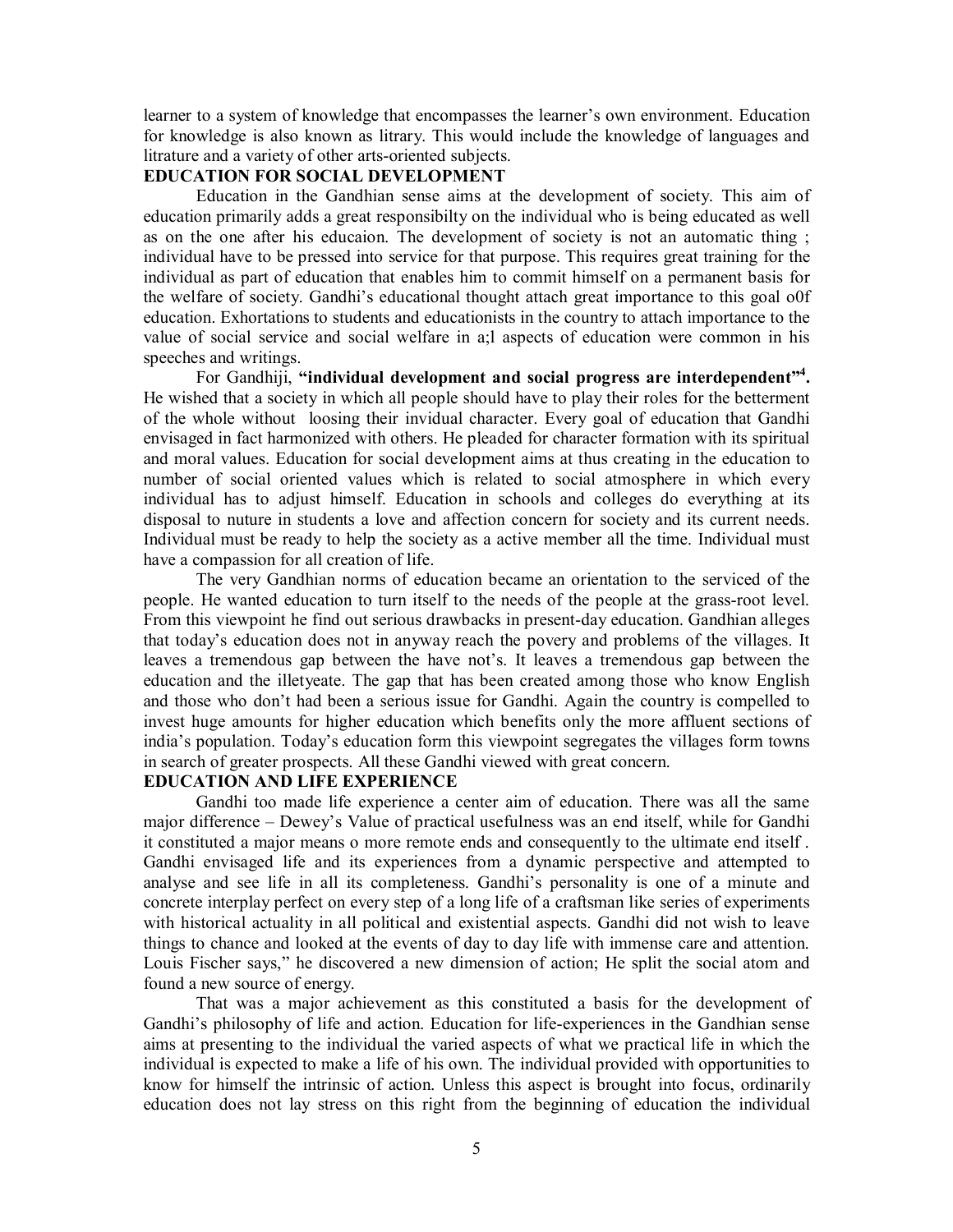should be helped to undertake introspection, reasoning and analysis of his own action and those he sees around. Basically this is an ability that renders him quite different from the animals living around him. By stressing this aspect an education is helping the individual to undertake something proper to man as man. He becomes able to exercise his rational mind on everything around him, accept or reject things and experiences that life ordinarily presents to him. This would mean the individual learn to value in every step during his whole life. A link is established between the time and becomes available to one self and the series of responsibility and duties one is expected to carryout. For Gandhi life experience constitute the primary means to gain the full flowering the individual personality for the betterment of oneself, society and God.

# **MEANING AND DEFINITION OF EDUCATION**

Gandhi's thought on education form the dynamic site of his general philosophy. His philosophy of educationis based on biology, sociology, psychology and philosophy. This was the highest desire of Gandhiji that each individual of India should be educated, but by 'literate' he did not mean only the knowledge of how to read and write. He did not consider literacy as education. He said. **"Literacy is not the end of education, nor even the beginning. It is only one of the means whereby man and woman can be educated".<sup>5</sup>** He believed that education should develop all the capacities of the child so that he becomes a complete human being means full development of body mind and heart and soul of the child. In this way Gandhi advocated that education should develop the child's individuality fully and harmoniously so that he is able to realize the ultimate aim of life, which is truth or God.

Defining education, Gandhiji has said that by education he meant the all-round development of the most sublime qualities found in a child and man, in body, mind and soul. Explaining the meaning of education, Mahadev Desai has written that Gandhiji advocated that all human qualities in a child should be developed by education. This education cannot be termed as good which does not make a child fully human and useful citizen. Thus, by education Gandhiji means the construction of a complete or perfect man. By complete man is meant the harmonious development of al four aspects of personality-body, heart, mind and soul. So according to Gandhiji, the true education is the one that expresses and motivates a child's spiritual, mental and physical faculties.

# **AIMS OF EDUCATION**

Gandhiji has mentioned several aim of life keeping in view its different aspects and ideals. These aims can be divided into two classes:

- 1. Immediate Aim.
- 2. Ultimate Aim
- **1. Immediate Aims of Education:** Gandhiji has mentioned the following immediate aims of education:
- **(a) Aim of Livelihood:** According to Gandhiji, the aim of education is to enable an individual to earn his livelihood by which he can become self-dependent. Gandhiji opens that the education which cannot fulfill our basic needs is useless. He desires that when a child goes out after education, he should not be confronted with the problem of livelihood. Gandhiji writes that education should secure a child against unemployment. A child at the age of fourteen years, after having completed the seven years' curriculum, he should go out of the school an earning hand.
- **(b) Perfect Development aim:** Gandhiji wrote, **"The real education is that which fully develops the body, mind soul of children"<sup>6</sup>** . He further observed, Man in neither mere intellect, nor heart or soul alone. A proper and harmonious contribution of all the there is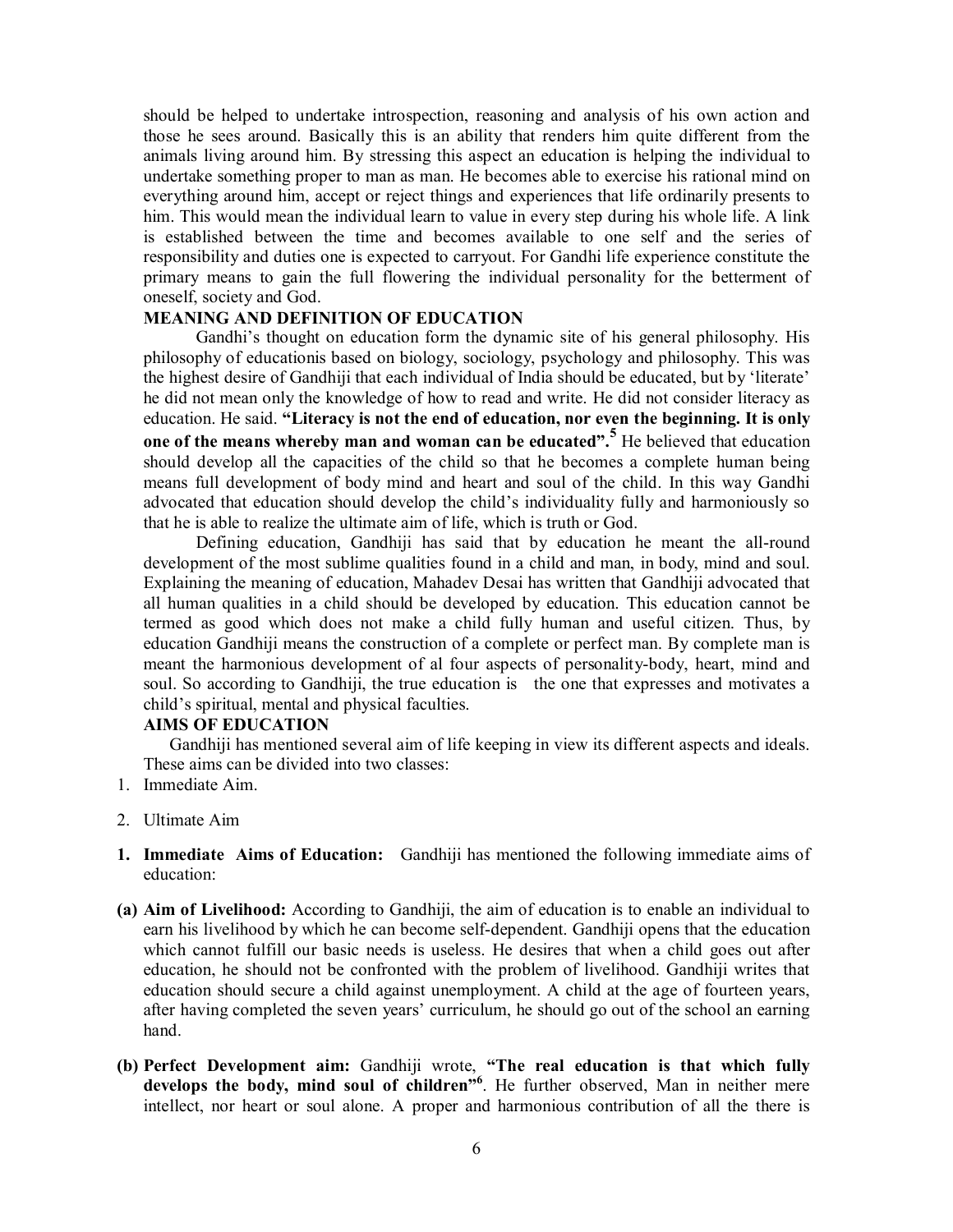required for the making of the whole man and constitutes the true economics of education. This aim accords well with Gandhiji's concept of education-an all-round drawing out the best in the child and man-body, mind and spirit."The complete development implies, therefore, the education of 3H's-hand, heart and head rather than the education of 3R's. According to him the major aims of education is to effect development of physical, mental, social, emotional and spiritual faculties of a child in order to effect absolute development of personality.

- (c) **Cultural Aim:** According to Gandhiji, a child should be trained to express his culture in his conduct. He says that culture is the foundation, the initial thing which should be manifested in your abstract behavior. Thus, he has considered cultural development as an important aim of education. Gandhi said, **"this culture show itself in smallest detail of your conduct and personal behavior, how you sit, how you walk, how you dress etc. inner culture must be reflected in your speech, the way in which you treat visitors and guests and behave towards one another and your teachers and elders".<sup>7</sup>**
- (d) **Moral Aim:** Gandhiji has laid more emphasis on morality or character building. He has written in his autobiography, that he had always given the first place to the culture of the heart of though building of character. He regarded character building as to proper foundation for education. Once when asked by reporter that what his aim of education would be when India were free, Gandhiji said immediately that it would be character building. Gandhiji has considered the ultimate aim of all knowledge as character building. In his words, **"The end of all knowledge must be the building of character; personal purity is to form the basis of character building. Education without character and character devoid of purity would be no good."<sup>8</sup>**
- (e) **Aim of Emancipation:** According to Gandhiji, the aim of education is for an individual to attain emancipation. He has used 'emancipation' in two sasses-one, freedom from all types of slavery in the present life, as according to him, an individual cannot progress unless he is bound in any type of bindings whether intellectual, economic, social, political or any other type; so an aim of education is salvation of an individual from all types of slavery; and two, the second sense of emancipation is salvation of an individual from worldly binding and take forward the spirit towards a higher life, so an aim of education is to guide an individual for spiritual freedom to take him forward to his goal.

# **2. Ultimate Aims of Education**

- **a. Self-Realisation:** Self-realisation and spiritual development find perfect support in Gandhian scheme of education. Education should provide spiritual freedom. Development of the moral character, development of the whole, all are directed towards the realization of the ultimate reality, the merger of the finite being into the infinite. It is realizing Godliness in his self. The highest aim of education, according to Gandhi ji, is knowledge of God or self-realization. All other aims are subordinate to his supreme aim of life and education. Gandhi said, **"Long before I undertook the education of the youngsters of the Tolstoy Farm, I had realized that the training of the spirit was a thing by itself. To development the spirit is to build character and to one to work towards the knowledge of god and self-realization"<sup>9</sup> .**
- **b. Perfect Synthesis between individual and social aim:** Gandhiji had laid equal emphasis on individual and social aims of education at different times. He did not find any conflict between the two. According to him if the individuals are good, the society is bound to be good. He always advocated the freedom of the individual but he regarded individual as a social creature. He says, **"A nation cannot advance without the units of which it is composed and conversely, an individual cannot advance without the nation of which he is a part".<sup>10</sup>**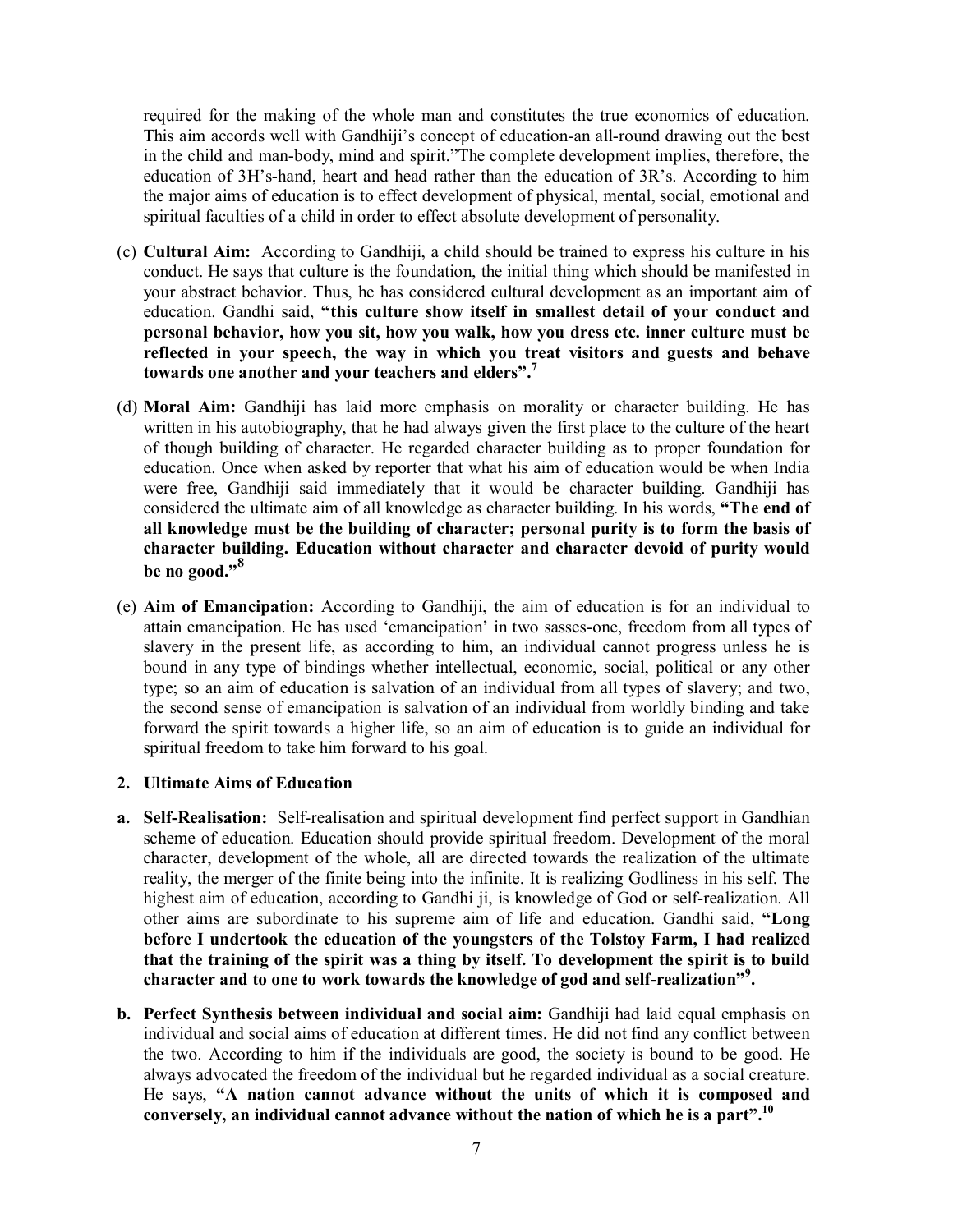#### **SCOPE OF GANDHIAN EDUCATION**

Gandhi and his teachings are today assuming new dimensions of meaning and relevance as we have seen in the forgoing section. The dynamic nature of Gandhian thoughts and practices is leading the whole thing to a new level of acceptance by the world community. Gandhism is thus evolving into an integrated and comprehensive discipline because of the great scope it offers for application to a variety of fields of knowledge, have the new term :' Gandhian Studies.' The intention is not to evolve yet another field of knowledge for brain storming work in theory, but Gandhian Studies is primarily an integrated, multi-pronged approach to present Gandhi to the world on the one hand and on the other, know Gandhi ever deeper with reference to the problems india in particular and the world at large are facing. Gandhian studies is an attempt in theory work and research into the holistic appeal Gandhi has made to the world in the renewal of the human spirit. It amounts, again, to a search for the of science that have become characteristic to the present age of science and technology in an attempt to discover the system of values that are detrimentally forgotten.

Gandhian Studies offers considerable scope for us **"to prove that Gandhi,s entire scheme of action was to strengthens, organize and develop the potentials for good present in individuals and in society and thus defeat evil at all levels".<sup>11</sup>** This fundamental aim of all activities of Gandhi to fight the forces of evil at all levels and nurture good sown in the sands and hearts of Indians is seldom understood in the right perspective. The aim of the present discipline therefore is to provide full scope in understanding Gandhi in this perspective. Modern India must be concintised in regard to the Gandhian interpretation of the meaning of life and must develop an awareness of the full oractical political o Gandhian thoughts and view points. Gandhian has a message for every one, belonging to all walks of life and this message should receive to the present day needs.

Gandhi wanted Indians to be fully conscious of the rural nature of our country. India meant rural India and all his thoughts rested with the working and agricultural population of rural India. The greatest justice that we may do to him is to accept rural India as it is study the problems of this vast population, recognise the potentials available at their disposal and thereby present rural India to the vision of the more affluent factions of the country . It was Gandhi's earnest desire to introduce students to the manifold problems of rural India and develop in them a sustaining love for them vacation. Gandhi said, **"student should spend everyday of their vocation in the villages around their school and colleges"<sup>12</sup>** there is no relation between today's education and our family life. Gandhian studies incorporate a knowledge of and work in villages to develop in students a love for these villages. This will unable students to:

- a. Acquaint themselves to rural India,
- b. Constructively study rural problems,
- c. Correlate such problems with their own personal life and views
- d. Set out to investigate into aspects and areas for helping life in villages.
- e. Develop schemes and plans of a comprehensive nature for rural upliftment. Gandhian studies can focus on such issues in a productive manner.

Gandhian studies offers scope for interdisciplinary learning and research. This discipline becomes highly interdisciplinary because of its very texture. It subscribes as many disciplines for work and development as covered by Gandhism itself. Gandhian thoughts cover a variety of fields due to its comprehensiveness and thereby relate itself to those areas of knowledge and practice as the stem of a tree to its branches. No study of Gandhi, for instance is possible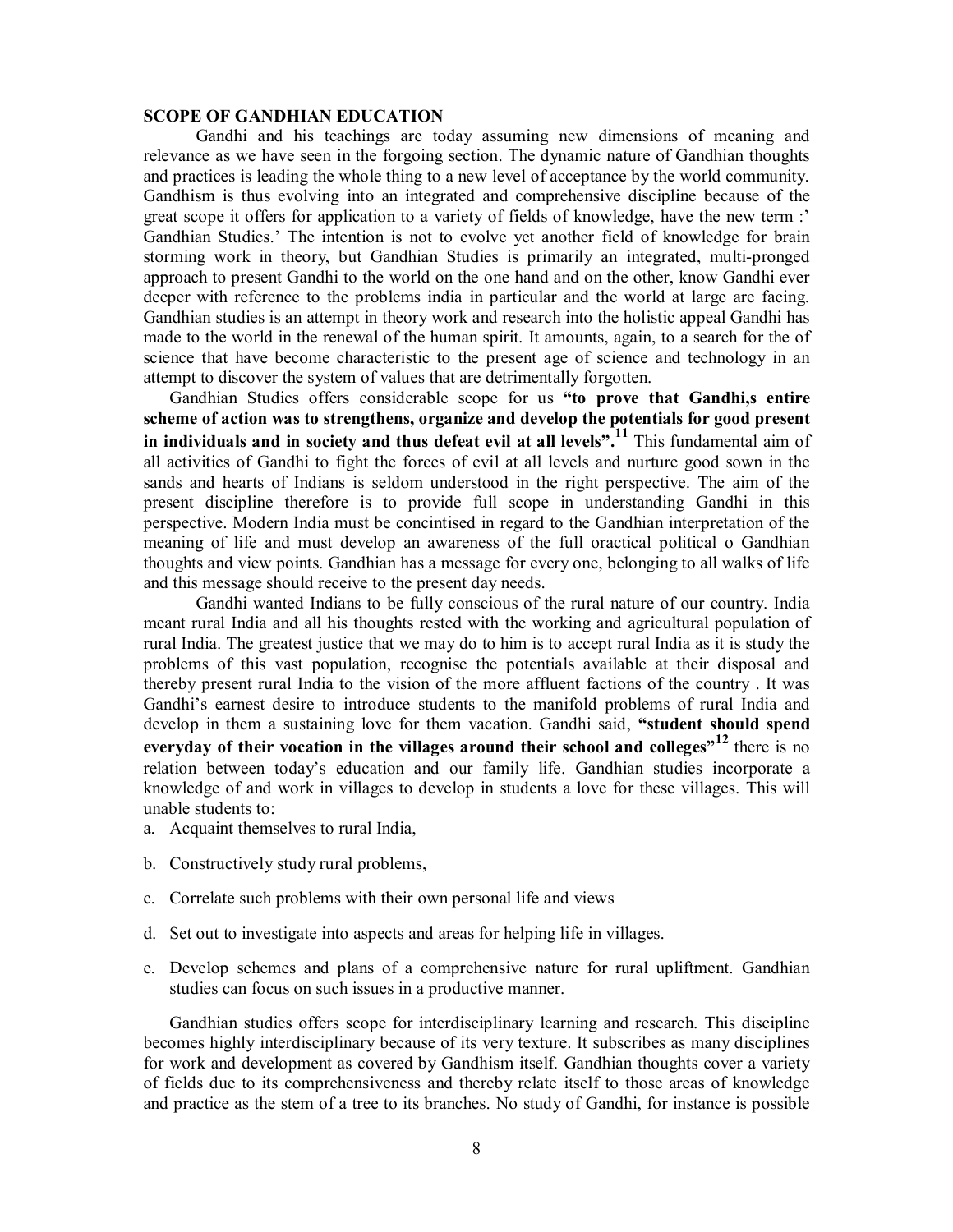without relating itself to the field of education because Gandhian gets itself rooted in educational goals, principles, values and practices. A presentation of a training in the educational principles and practices Gandhi held as dear can be possible only by developing these within a more comprehensive study of education to avoid random and piece meal work. This approach makes it necessary to include as inter disciplines subjects within whose wider framework alone can Gandhian studies be developed.

Under this approach Gandhian studies includes political science. No understanding of Mahatma Gandhi can be possible without an analysis of Gandhi's political career that led to India's Independence. The Politician in Gandhi has received world wide acclaim because of the unique way he conducted himself and developed his Political Philosophy. It is significant to see that Gabdhi had no Political Philosophy separated form his central religious Phenomenology. He said, **"I was compelled to come into Political because I was convinced that without touching Political one will not be able to do any form of social service."<sup>13</sup>** Especially in the circumstances in which Gandhi worked, he was convinced that no spiritual or religious pursuit could be possible without entering into political. Here we find already how the two fields study of Gandhism would therefore amount to acquainting or e self with the fundamental of political science that formed the basis of Gandhi's political involvements. That would also lead to the various influences on Gandhi's political thought and the details of the political theory of Mahatma Gandhi. The student should have also an opportunity to critically examine the merits and relevance of the Gandhian political system.

#### **FUNDAMENTAL PRINCIPLES OF GANDHI'S EDUCATIONAL PHILOSOPHY**

- **1. "Literacy is Not Education:** According to Gandhiji's literacy is not education. Education is the all-around development of child.
- 2. **Development of all Human Qualities:** education should develop all human qualities inherent are a child.
- 3. **Harmonious Development of Personality:** Education should effect harmonious development of a child's body, heart, mind and soul.
- 4. **Development of all Faculties:** Education should develop all faculties of a child according to the general well-being of the community of which he is a member.
- **5. Beneficial Handicraft as the Beginning of Education:** A child's education should begin from a beneficial handicraft or skill by which he can meet the economic needs of his future life.
- **6. Education is related to Real Life:** A child's education should be related to his real circumstances and physical environment.
- 7. **Security from Unemployment:** Education should secure a child from unemployment. Education should be such that child is involved in a vocation.
- 8. **Free Education:** The children from seven to fourteen years of age in the country should be given free and compulsory education.
- 9. **Mother Tongue the Medium of Instruction:** A child should be given education by the medium of his mother tongue.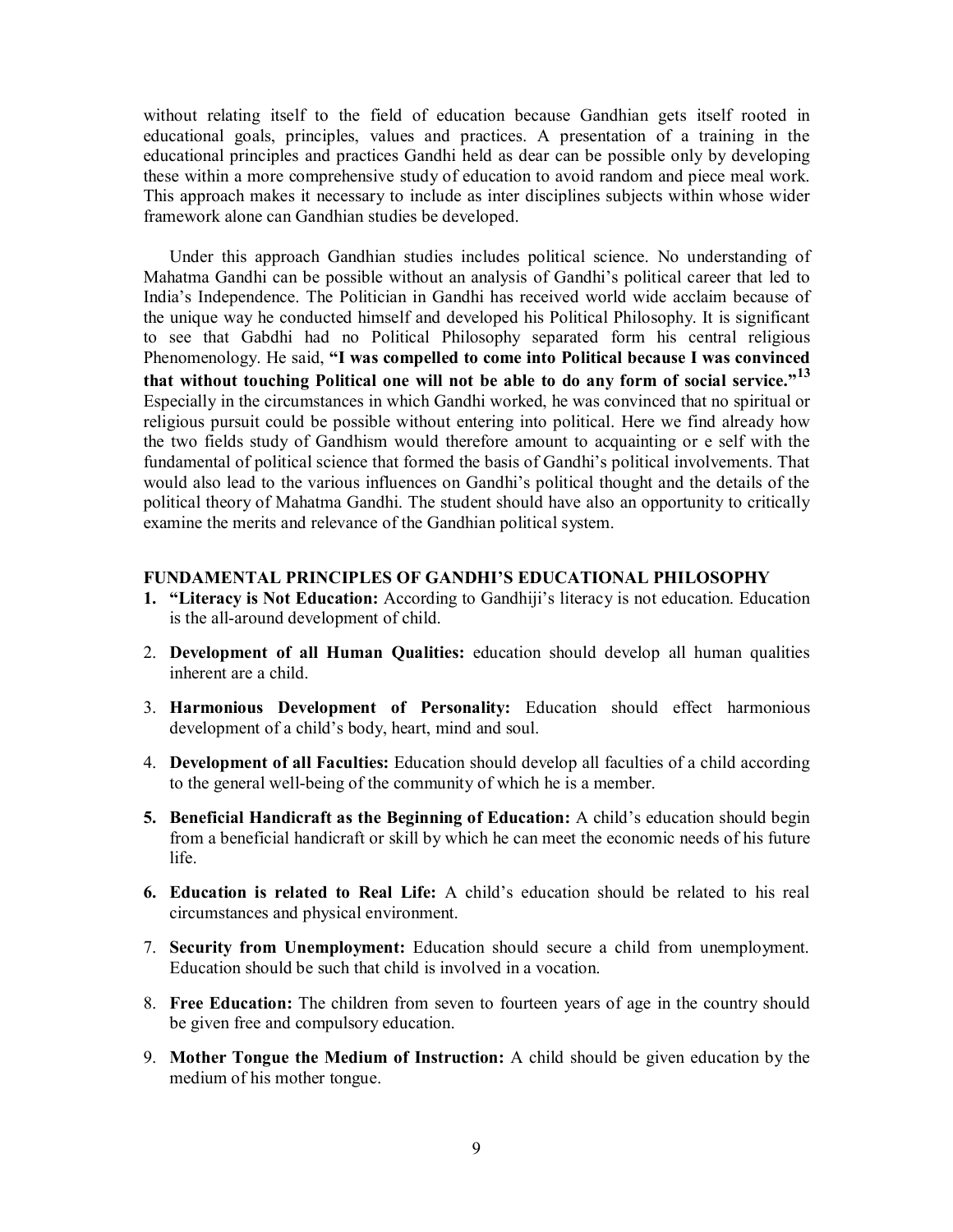- 10. **Active Education:** A child should get his education actively and he should use it to understand his social environment and have better control over it.
- 11. **Industry as Centre of Education:** A child should be educated by the medium of a productive industry, and it should be related to that industry.
- **12. Self-dependent Education:** Education should make a person self-dependent. The industry of handicraft chosen as the medium of education should make a person self-dependent."**<sup>14</sup>**

# **METHODS OF TEACHING**

Gandhiji has given important place to the following principles and methods under the teaching methods:

- 1. **"Learning by proper use of Body Organs:** Gandhiji believes that true education to the mind can be got only by proper exercise of body organs**,** as hands, eye, nose, etc. and teaching. In other words, the rational use of body organs is the most suitable and rapid way of developing a child's mind. Gandhiji says that a child should be taught drawing at first, and then reading and identifying the letters of alphabet, only then he should be taken to writing.
- 2. **Learning by Doing:** Gandhiji has emphasized on learning by doing in his teaching method, so he has taken crafts as the centre of his basic education. It provides abundant opportunities to a child for learning by doing. From social viewpoint also, this method develops the qualities of cooperation, sympathy and sociality, etc. Learning by doing, as against from teacher, leaves a permanent mark on the mind. The opportunity to learn by self-experience is dependent on activity.
- 3. **Learning by Synthesis:** Gandhiji has understood the importance of the principle of correlation as laid down by psychology, and has supported the method of making every useful-for-life education as industry-oriented. He says in this context that basic handicrafts should be in the form of a full circle and other subjects should revolve round it like planets and get energy or light from the central sun.
- 4. **Learning by Reading, Thinking and Action:** Gandhiji has accepted the three levels of Indian way of learning (hearing, thinking and meditation) as reading, thinking and action. He says that all these three should exist in a teaching method. If knowledge is acquired in the absence of any of them, then it would be temporary and useless.
- 5. **Learning by Experiment:** there is much scope for practical work in Gandhiji basic education plan. By this method, a child can study the cause of origin of different problems, their present state, and form and can comprehend them. Each level can be tested to estimate its scientific relativity and social importance, and adopt it in practical life to acquire its knowledge accordingly."

## **WARDHA SCHEME**

This principle of non-violence was the basis of Gandhiji scheme of basic education. Though this scheme he considered necessary for building a non-violent society. His system of education wanted to root out exploitation and centralization in society and create a non-violent social order. In 1937 Gandhiji evolved a scheme popularly known as the Wardha scheme of basic National Education. This wardha scheme was based on same principles of education which were listed by Gandhiji in a paper in 1932 in yesvada jail. These postulates were as follows: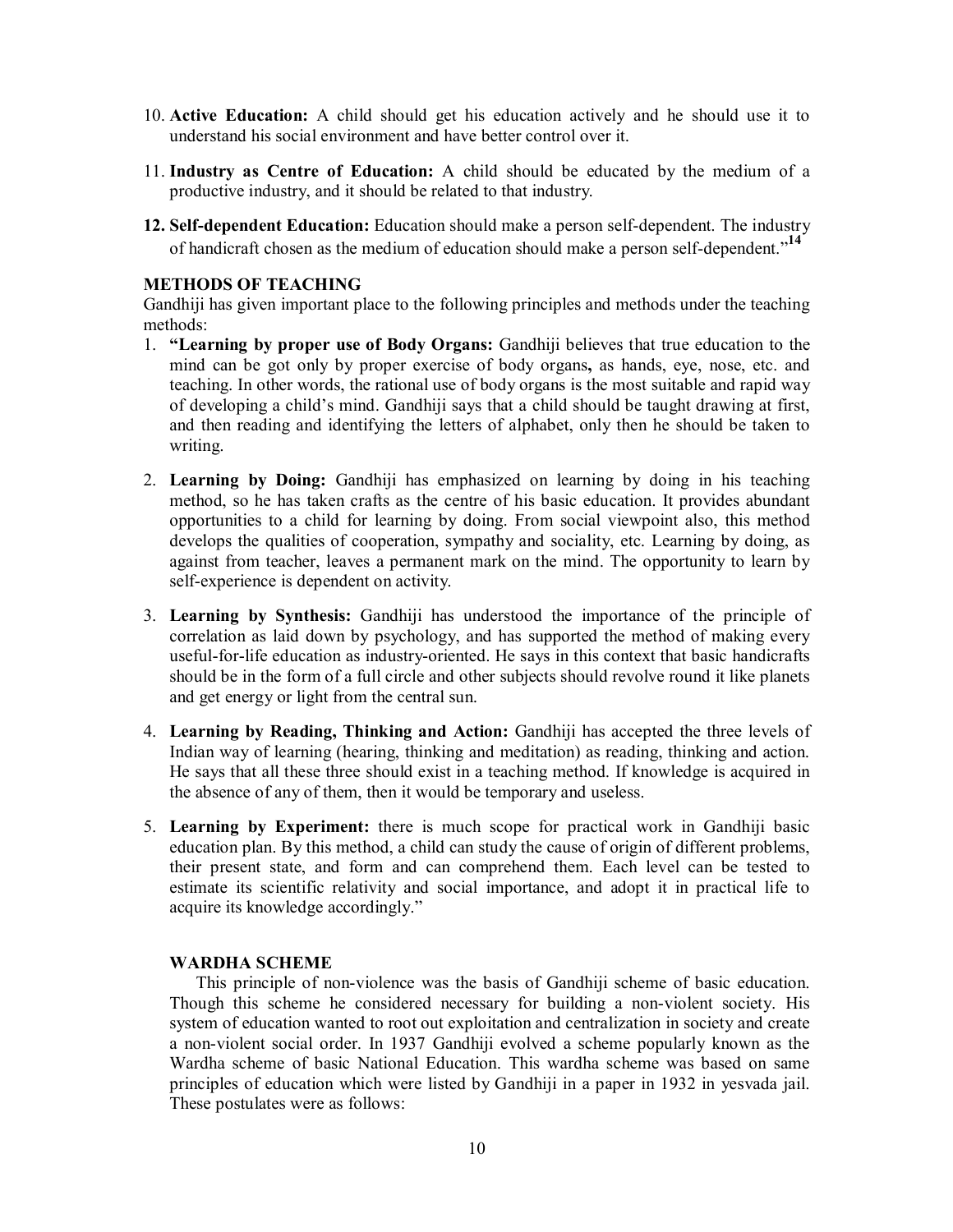- 1. Boys and girls should be taught together.
- 2. Their time should be mostly spent on manual work under the supervision of the teacher. Manual work should be considered as part of education.
- 3. Work should be entrusted to each boy and girl after ascertaining his or her inclinations.
- 4. The child should be know the way and the wherefore of every process.
- 5. General knowledge should be imparted to the child as soon as it is able to understand things. This knowledge should precede literary education.
- 6. The hand of the child should be trained to draw geometrical figures before he learns to write, that is good handwriting should be taught from the beginning.
- 7. The child should learn to read before he is able to write. i.e. he should learn to recognize letters as if they were pictures and then draw their figures.
- 8. By this method and by word of mouth, the child should acquire much knowledge before he his eight years old.
- 9. Children should no be compelled to learn anything.
- 10. The child should be interested in whatever he learns.
- 11. All education should be imparted through the mother tongue of the child.
- 12. Every Indian child should learn Hindu-Urdu, i.e. Hindustani as a national language before his literary training commences.
- 13. The second stage of the child's education begins when he is eleven and lasts up to sixteen.
- 14. Manual labour has a place in education during thisperiod also the time for literary training should be increased according to need.
- 15. The child should learn some vocation as preparation fior his future life.
- 16. He should acquire a general knowledge of world History, Geography, Botany, Astronomy, Arithmetic, Geometry and Algebra.
- 17. A boy or a girl of sixteen years should know sewing and cooking.
- 18. In the third stage which begins at 16andends at 25, a young man or woman should receive education according to his or her desires and circumstances.
- 19. The education commencing at the age of nine should be self-supporting. The student, while is learning should be engaged in such a vocation the its produce may meet the expense of the school.
- 20. Production should, no doubt, begin right form that start. But it may not be enough to meet the expenses during the initial years.
- 21. Teachers cannot possibly have big salaries, but they must get enough to maintain themselves. They should be animated by a spirit of service. They must have a good character.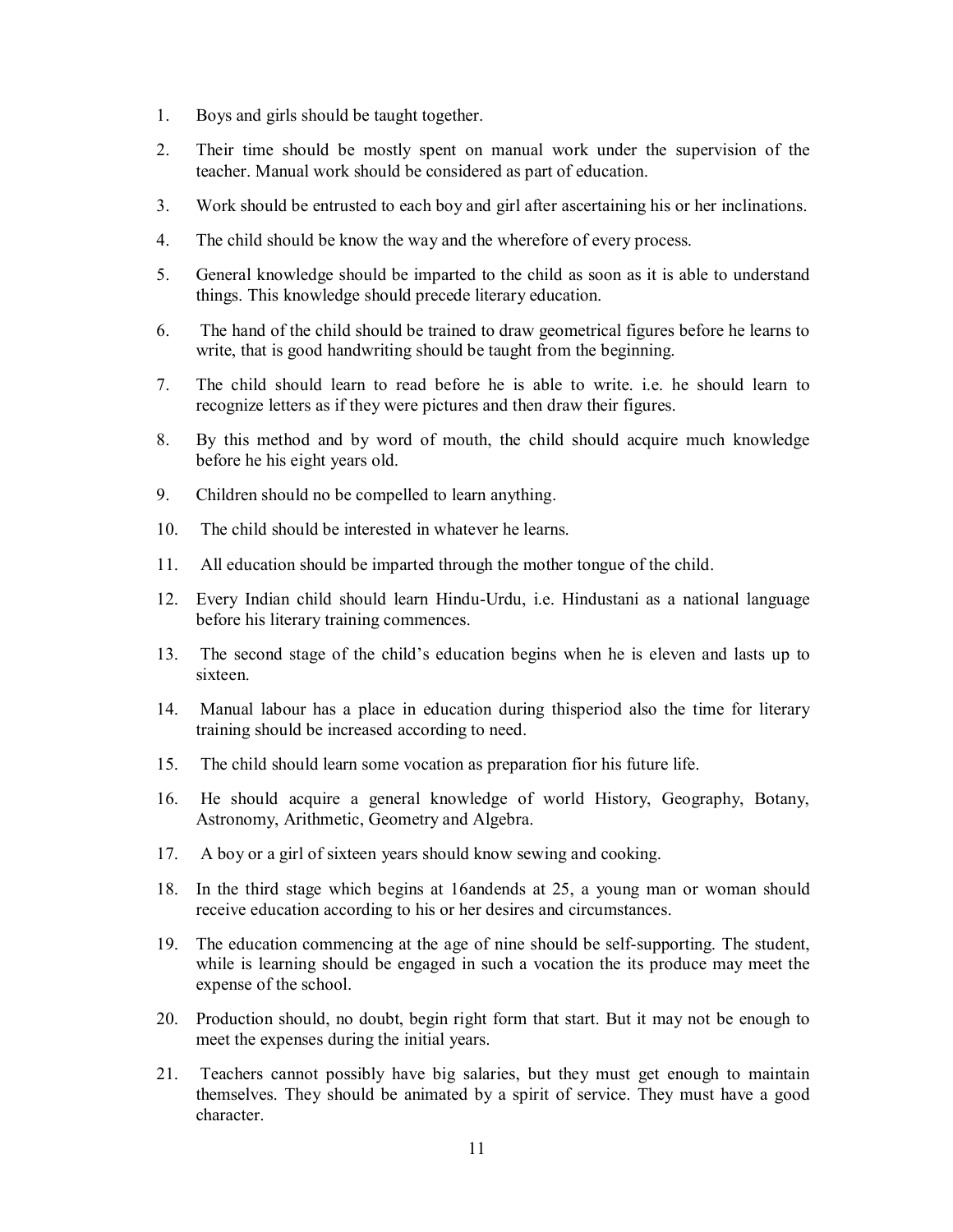- 22. Huge and costly buildings are not neccesary for education.
- 23. English can and should have a place in the syllabus only as a language. Just as Hindi is our lingua franca, English is a language of international intercourse and commerce.

On October 23, 1937, a conference was organized at Wardha to finalise the basic system of education. T his conference resolved that the children should be provided free education for seven years. Mother tongue should be the medium of education. Every educa must be taught some basic craft. The expenses of education should be met by the sale of the production in the school. In order to implement these recommendations a committee was formed under the chairmanship of Dr. Zakir Hussain. This Committee highlighted the basic principles, aims and organization of basic education in its first report on December 2, 1937. In its second report in 1940 this Committee reviewed the curriculum of basic education. Its recommendations were accepted by Indian National Congress in its session at Haripura. After Zakir Hussian Committee, another Committee was formed under the chairmanship of B.G. Kher to review basic education. This Committee connected it to Sargeant scheme. In the final form, the basic principles of Gandhi's scheme of primary education were compulsory free education, education through craft, education through mother tongue, self-reliance, education connected with the life of the educand and finally inculcation of the ideals of democratic citizenship. A booklet was published by Government of India to popularize Gandhian system of education entitled Understanding of Basic Education. This booklet thus summarized the scheme of basic education, Activities involving personal and community cleanliness are the foremost in a basic school. Education for the young's is not stuffing impractical ideas into the minds of children. It is essentially training them in good habit, the daily experiences that every child has to undergo as regular morning evacuation, cleaning the teeth, nose and eyes, bathing physical exercise, washing clothes and other daily activities can be exploited for teaching as well as the inculcation of good habits. **"Our education has got to be revolutionized. The brain must be educated through hand. Those who do not train their hands go through education lacking music in their life…….. they are not thought to make the right choice. A education which does not teach us discriminate between good and bad, to assimilate the one and eschew the other is a misnomer. "<sup>15</sup>**

## **FEATURE OF BASIC EDUCATION**

Basic education is the foundational education, fundamental to the whole scheme of education meant for "an all-round development of the child and man-body, mind and spirit. It is 'basic' in nature because it attempts to given the minimum of learning to be acquired by an average child. It is correlated with the basic needs of the child, the food, clothing, shelter, clean and healthy living etc. It is also intimately related to the basic occupations of the community. It also comes just in time that is at the primary stage of education. However, later on, the shape of Basic Education was widened to include pre-Basic, Post-Basic, and Adult education, besides the Basic stage.

According to Prof. K.L Shrimali and others, the fundamental features of the scheme as outlined by Mahatma Gandhi are-

- (i) Free and compulsory Education. It implies a free and compulsory.
- (ii) Purposeful activity. Basic Education centers around some purposeful activity or a useful and productive craft.
- (iii) Medium of Instruction. The medium of Education in the mother tongue of the child.
- (iv) Dignity of labour. It inculcates the virtues of dignity of labour, a keen sense of discipline and a grate sense of responsibility.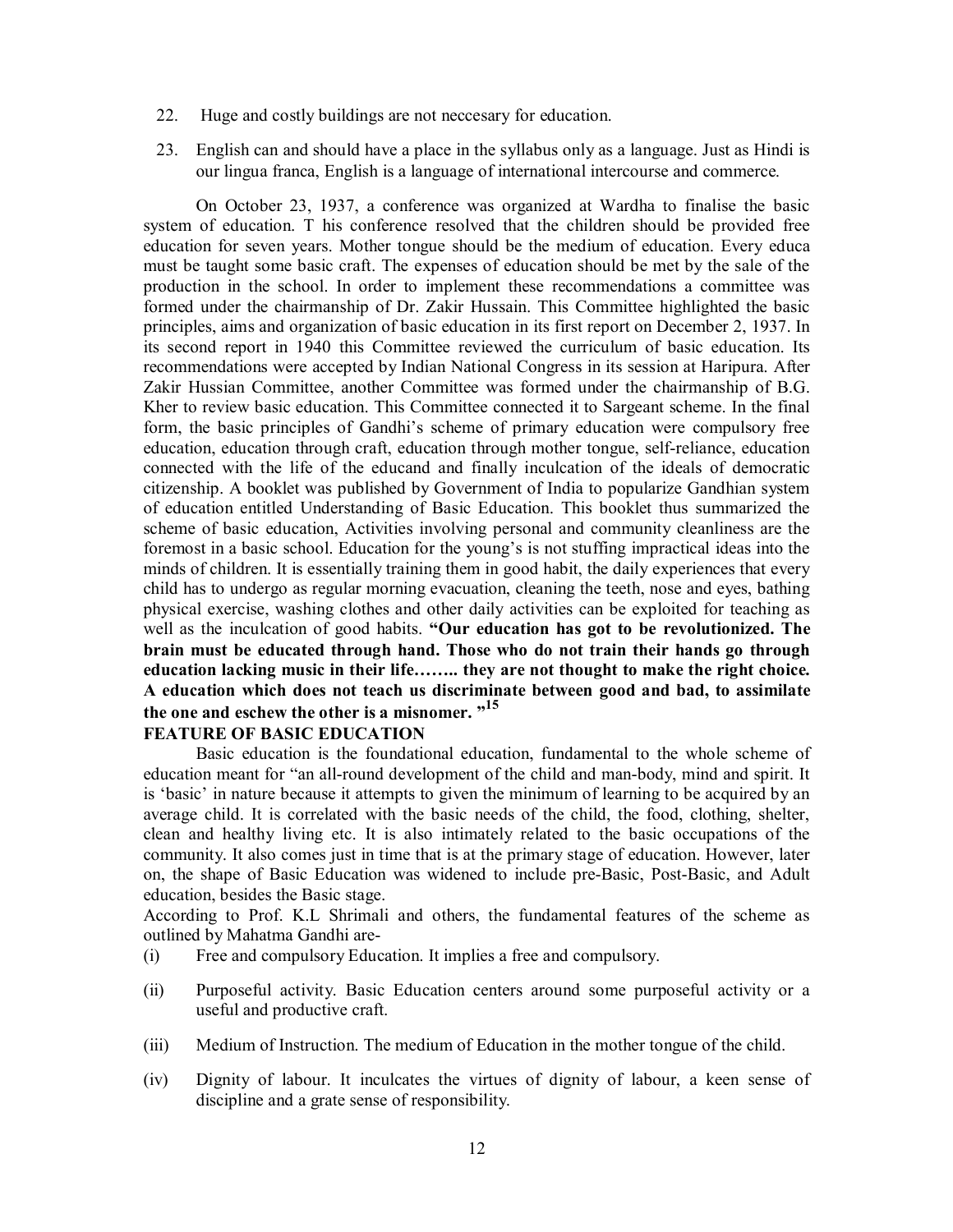- (v) Self-supporting. It is self-supporting. Children learn by doing. In it, the craft has both an educational and economic value. Children learn from their craft work and through it, they cover their expenses.
- (vi) Village-oriented. It was primarily devised for village. According Gandhiji, "In the villages, the bulk of India's population resides. So, to tackle successfully, the question of villages is to solve the problem for the cities also.
- (vii) New co-operative regime. Basic education aims at bringing about a new co-operative regime in place of the present in human regime based on exploitation and violent forces.
- (viii) Integrated teaching. In Basic education, all the subjects are taught in an integrated way. All the instruction is correlated with craft or the natural and social environments.
- (ix) Co-operative work. In Basic education, both the teachers and the pupils work for community development and social progress.
- (x) All round development of the child. Basic Education is meant to educate the body, mind and spirit of the child. In all, it seeks to develop the child as a whole.

# **PHILOSOPHY BEHIND BASIC EDUCATION**

Basic Education is an out come of Gandhi's philosophy of life and education. Although it does not represent his entire philosophy of education. It is said that the underlying philosophy of education is that of democracy. There is stress on the need for a social order which would be conductive to each man's realizing the highest aim of his life. The attainment of ideals, for which Gandhi ji put forwards this scheme of education, are clearly derived from a democratic philosophy. These ideals are:

- 1. Ideal of classless society.
- 2. Freedom and equality for all.
- 3. Dignity of labour.
- 4. A non-violent social order.
- 5. Development of a sense of social responsibility.

Dr. M.S. Patel rightly says that Gandhiji's educational philosophy original in the sense that he arrived at it through personal experience. It may not be original in the sense that the like of it war never preservation and adaptation on a nation-wide scale are undoubtedly novel and original. Vinoba Bhave has said, **"It may not be new thing but it has been presented in a new light."<sup>16</sup>** Basic Education took its concrete form at all India Educational conference at Wardha (oct,1937). It was followed by Dr. Zakir Hussain committee, which laid down a detailed syllabus and passed four and resolution incorporating Gandhiji's ideas on education. **BASIC TENENT OF BASIC EDUCATION**

#### **Education for Sarvodaya**

Gandhiji was very much aware of the needs of the countary and conisidered basic education as the only type of the education which may lead to success his chief aim in planing for education in india was to fulfil the needs of the country. India is a country of villages. Most of the villager in india cannot affrod to play for their children's education. In addition to it they require their childern 's assistance in their occupation. Therefor, Gandhiji planned for basic education which may not be burden upen the parnts and through which the children may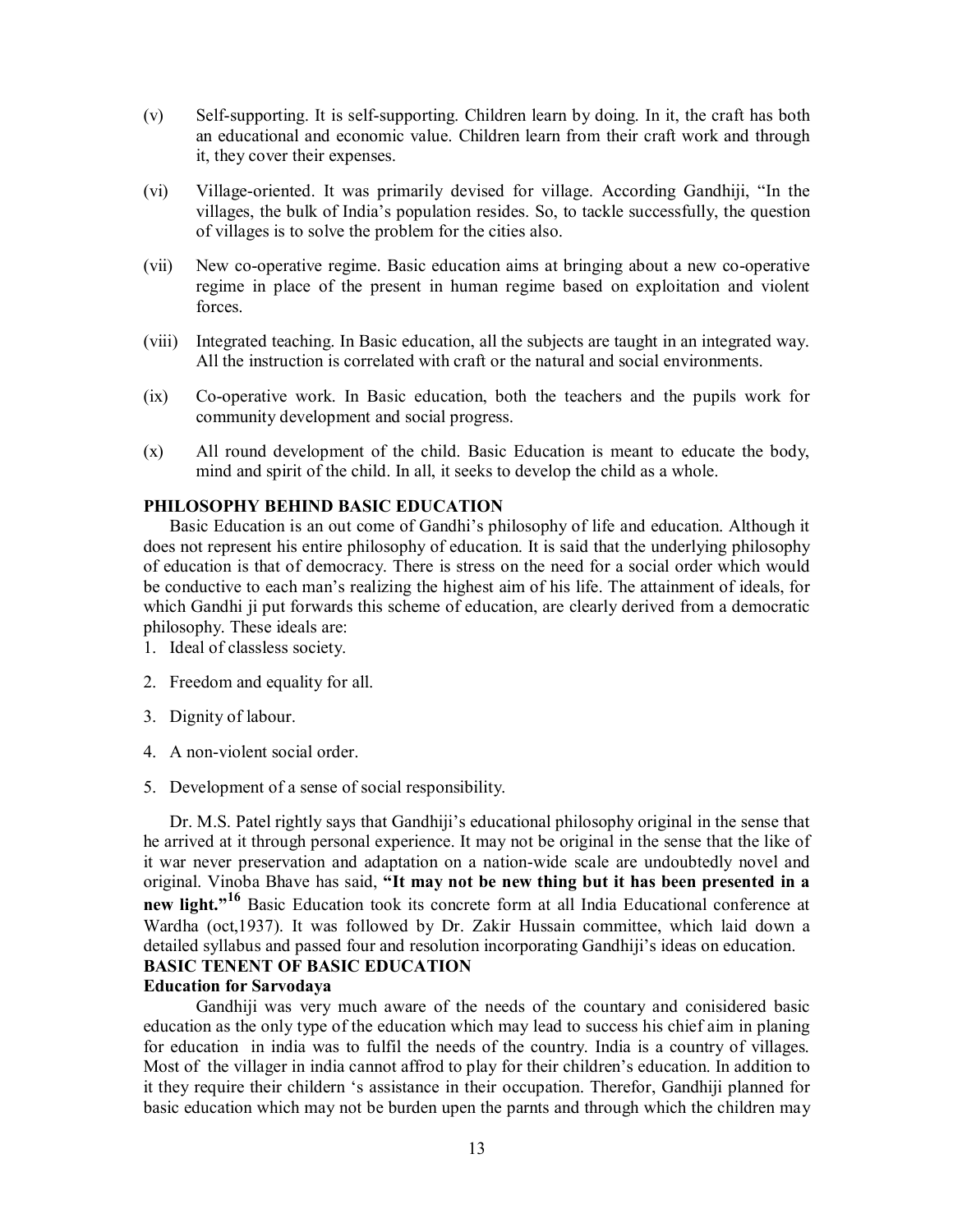be able to earn to meet the expenses of education themselves . He laid stress upon the importance of dignity of labour and manual skill.he was convinced that an education which prepares the yong men for white collar jobs can hardly be suitable for an agriculture community. It I science that he so much emphasized the learning of craft in his plan of basic education. In spite of all this idealism Gandhiji's approach every where was pragmatic. He was an experimenter in every field of life . Before devising his plan of basic education he experimented upon its different aspects. For him all human truths were relative. God was the only absolute. There fore him all tested everything before suggesting it for the education of the child he postulated that the child should himself gather knowledge from the environment and put it in actual use in life. Like the pragmatists and instrumentalists Gandhiji stressed the importance of interest and activity and the need variety in subjects taught to the educand. **Sarvodaya Society** 

# The social philosophy of M. K. Gandhi may be termed as Sarvodaya. This was the foundation of this philosophy of education. Sarvodaya aims at all round development of all,

without distinction of caste, creed, sex and nationality. Gandhi wanted to establish a welfare state in India which he called'Ram Rajya'. The ideal of Sarvodaya does no aim at the maximum number but maximum good of all without exceptions. While Karl Marx aimed at the welfare of the proletariat, Gandhiji aimed even at the welfare of the capitalist. According to Vinoba Bhave the important characteristics of the Sarvodaya society are the abolition of all monopoly, importance of honest work. There is no place for any type of exploitation in Sarvodaya society. No one may be forced to do certain type of work, so much so that even the wealth of the capitalist, cannot be forcibly snatched away. Centralisation, according to Gandhiji aimed at political, economic, social and all other types of decentralisation. In the political field decentralisation requires establishment of village panchayats. In the economic field it requires that wealth and money should not be allowed to be concentrated in few hands but should be distributed among all the people. Social decentralisation means the abolition of all types of untouchability and social distinctions.

#### **Nai Talim**

In order to achieve the above mentioned aims of Sarvodaya in India, Gandhiji presented his plan of basic education. He called it Nai Talim (New education) because it sought to build up a new society in the country. He realised that what the country needs today is not so much higher education as the educationof the masses. Therefore, he did not lay so much emphasis upon higher education. **"Nai Talim without the self support basis would be like a lifeless boy"<sup>17</sup>** The basic education sought to fulfil the needs of the education in a Sarvodaya society. It is hence that Gandhi planned for craft centred education with mother tongue as the medium. Literacy, according to him, is not an end but only a means of education. Education ultimately aims at the development of both mind and body and the capacity of earning one's livelihood. The syllabi for the new education were framed in such a way so as to eliminate narrow nationalism and emphasize the ideal of Sarvodaya. World history was taught along with Indian history. Similarly, the syllabus included the study of fundamental universal ethics. The cost of education was brought down by compulsory manual labour and education was tried to be made self-sufficient as far as possible. **"My Nai-Talim is not dependent on money. The running expense of this educationshould come from the educational proceeds itself"<sup>18</sup>**

# **Social Revolution**

Point out the value of basic education for bringing about a silent social revolution in the country Gandhiji said, It will provide a healthy and moral basis of relationship between the city and the village and thus go a ling way towards eradicating some of the worst evils of the present social insecurity and poisoned relationship between the classes. It will check the progressive decay of our villages and lay the foundation of a social order in which there is no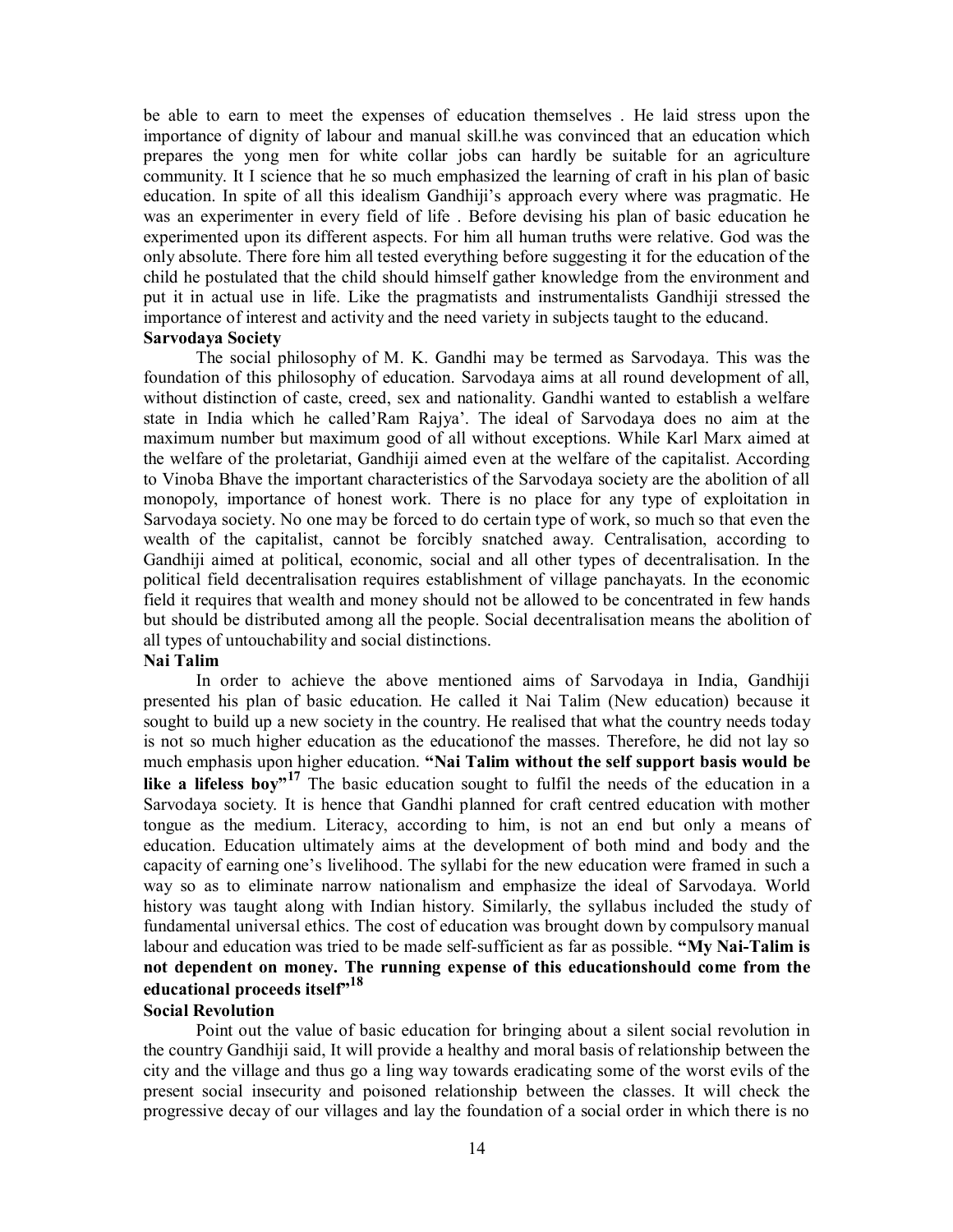unnatural division between the 'haves' and the 'have-nots' and everybody is assured of a living wage and the right of freedom. And all this would be accomplished without the horrors of a bloody classes war or a social capital ecxpenditure such as would be involved in the mechanisation of a vast continent like India. Nor would it entail a helpless dependence on foreign imported machinery or technical skill. Lastly, by obviating the necessity for highly specialised talent, it would place the destiny of the masses, as it were in their own hands.

#### **Non-Violent Education**

As has been already pointed out, Gandhiji emphasized the principle of non-violence in every field of life. He considered non-violence as the characteristic human quality. Even truth was subordinate to non-violence. Gandhiji said, **"the principle of ahimsa is hurt by every evil thought by undue haste, by living, by hatred, by wishing will of anybody"<sup>19</sup> .** To those who doubted the value of non-violence to be the principle of human social organization, Gandhiji pointed out, The fact that there are so many men still alive in the world shows that it is based not on force of arms but on the force of truth and love. This principle of non-violence. Gandhiji used in every aspect of education, so much so that his theory of education may be called non violent-education. India has resolved to eschew violence, this system of education becomes an integral part of the discipline she has to go through. We are told that English spend millions on education. America also does so. But we forget that all wealth is obtained through exploitation. They have reduced the art of exploitation to a science, and might well give their boys the costly education they do. We cannot, will not think in terms of exploitation, and we have no alternative but this plan of education which is based on non-violence. Thus, according to Gandhiji India can play her role in the community of nations only by adopting the gospel of non-violence. India also tried to build brought about through force destroyed individuality. Only when the change was effected through the persuasive power of non-violent non-cooperation (i.e. love), could the foundation of individuality be preserved and real, abiding progress be assured for the world.

# **GANDHI'S CONCEPT OF EDUCATION**

Gandhi was a visionary; he tried to bring 'the kingdom of God on the earth (Ram Rajya) where truth and non-violence would be guiding principles. His utopianism arose out of his love for humanity. Gandhi was humanist, shall we say from the first moment of his self consciousness. He firmly believed that the goodness of the individual formed the constituent part of the goodness of the society. Like John Ruskin, he considered 'man' is the most important to bring a peaceful and harmonious society. The individual is the on supreme consideration. **"Man is neither mere intellect, nor the gross animal body, nor the heart or soul alone. A proper and harmonious combination of all the three is required for making**  of the whole man and constitutes the true economics of education<sup> $n^{20}$ </sup>. His concept of political system is closely connected with education. In a good political system, there must be the element of goodness necessarily present in every man. There is the need of a proper education system to the individuals in order to bring out such element of goodness. He talks about education is more comprehensive than that of the literal meaning.

# **SOCIO-ECONOMIC DEVELOPMENT OF SOCIETY**

He thought that education is closely associated with the socio-economic development of the society. He took up scheme for basic education in which vocational training or work experience is the utmost important. It is due to the fact it stimulates the human mind for creative thinking or dignity of manual labour. He thought that such creative thinking should be taken up from primary to higher level education. His view on basic education is greatly influenced by his philosophy of satya (truth), ahimsa (non-violence), firm belief in God, dignity of labour. The Kothari Commission also followed Gandhi's ideal of vocational training in education. This commission says, **"We recommend that work experience should**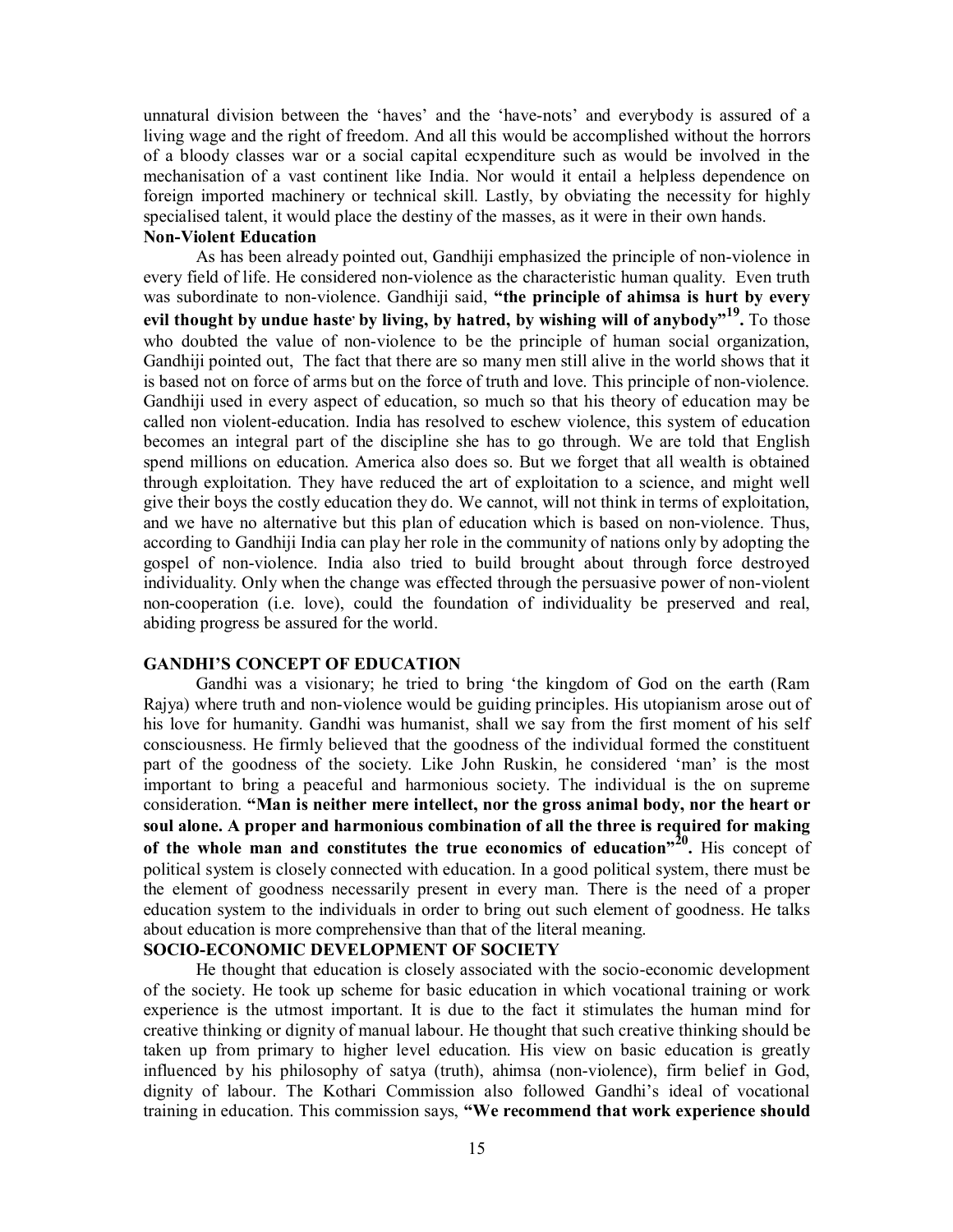**be introduced as an integral part of all India education-general or vocational. We define work experience as participation in productive work in school, in the home, in a workshop, on farm, in a factory or in any other productive situation."<sup>21</sup>** This commission reemphasizes the Gandhian principle of learning by doing in the modern education. The main aim of education is the development of human personality. He expanded fourfold personality in the individual that is body, mind, heart and spirit. True education stimulates the spiritual, intellectual and physical strength of the individual. His view on education of heart which brings the idea of sympathy, fellowship and deep feelings of love. The aim of education is not only to produce good individual but also on must understand one's own responsibilities in which one lives. It is closely related to Hindu concept of varnashram dharma. One who understood his or her responsibilities would lead to the spirit of social consciousness and social mindedness. Then, all the activities of such persons will have a social content as well as co-operation to others.

### **IMPORTANCE OF DISCIPLINE**

**"if the boys and girls do not learn discipline in their school days, money and time**  spend on their education is a national loss<sup>32</sup> He talks about education in terms of discipline. It is regarded as one of the most important parts and parcels of education. Without discipline, the sound education system is impossible. It is a quality that one's self can lead to the regulation of one's intellectual, moral, spiritual and social behavior. It is stated that the goal of education consists of character-building. Such character-building requires the moral, intellectual and social behavior under all circumstances i.e., strength of personality, the virtue of compassion, kindness, fair-mindedness and the spirit of dedication. Gandhi strongly holds that education is not end in itself but it is the most powerful weapon which creates all person of genuine characters. There is degeneration of education when the qualities of truthfulness, firmness, tolerance are absence from it. True education is life process which helps in cultivating the spirit of co-operation, tolerance, public spirit and a sense of human personality. Such discipline can create the harmonious balance between the individuals and social aim of education. His principle of 'learning by doing' tries to stimulate the individual's mind to think creatively, independently and critically. His great emphasis on work-culture to the students from the primary stage to higher stage is to enable the students to start producing from the time he started his training. So, his primary information of basic education is Head, Heart and Hand rather than Reading, Writing and Arithmetic system try to develop the individual soul and mind, courage and self-reliance, cultivate the highest intellectual, moral and ethical accomplishments.

# **DEVELOPMENT OF HUMAN PERSONALITY**

Gandhi's concept of education is of quite significance in the contemporary situation. His philosophical concept of education is entirely based on the development of human personality, to maintain the discipline, to create the manual work with learning and to develop the culture of the peace. He was a great educationist and an individualist par excellence. He knew that education is the most important means in the society which can be used as an instrument of socio-economic progress, material advancement, political evolution and moral development of an individual. Gandhi's whole philosophy and work was based on ethics and morality. His concept of education is also founded on ethics and morality. It may be said that his concept of education has full of religious ideas. His idea of religion is different from common concept. His concept of religion is 'service of humanity'. For the spirit of religions he propounded 'Nai Talim' or 'basic education'. This new education system, Archarya Kriplani says, '…is the coping stone of Gandhi's social and political edifice'. His philosophical thought on education is highly pedestal that creates the socio-economic development of the society.

# **CONTRIBUTION OF MAHATMA GANDHI TO EDUCATION**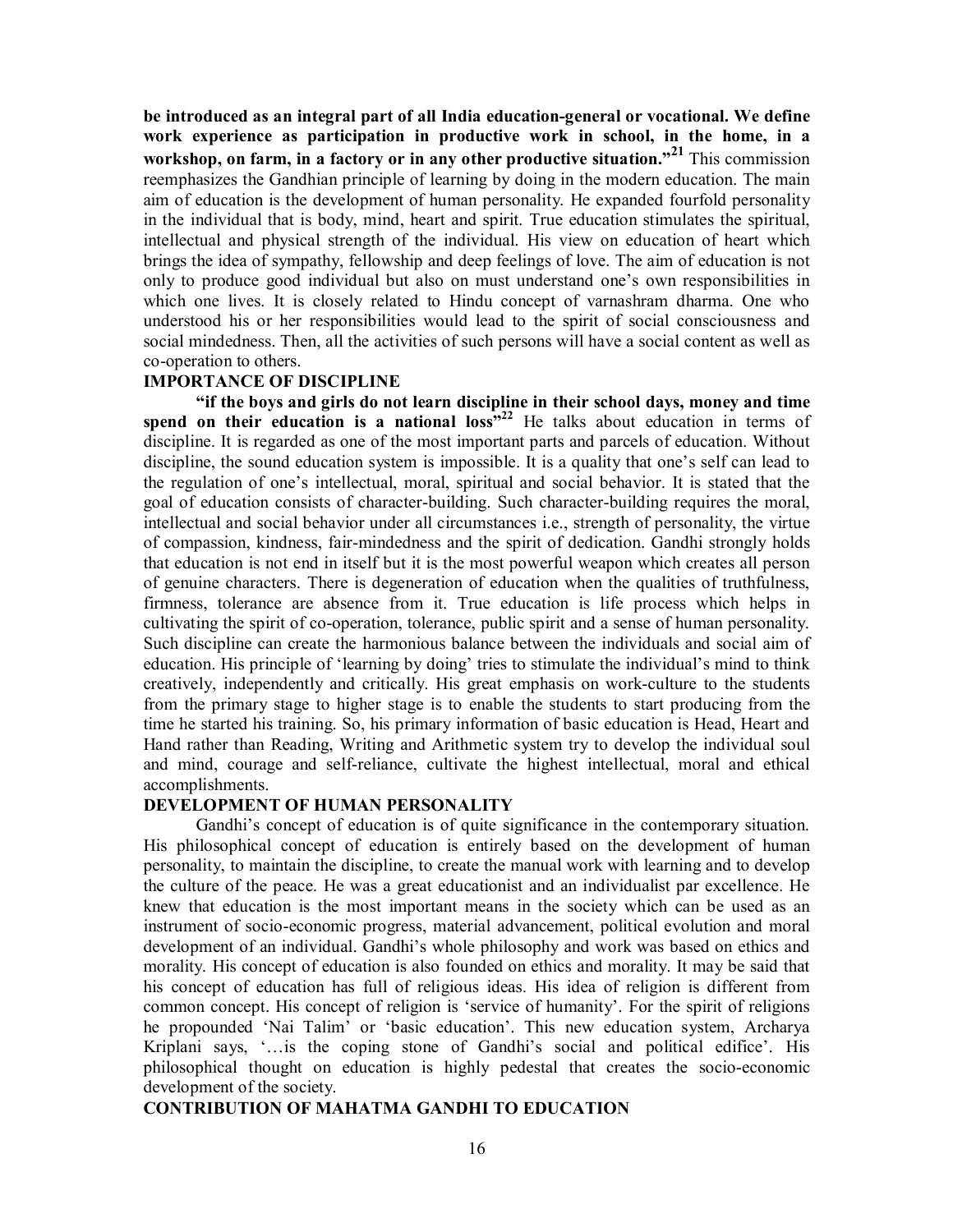Gandhiji influenced the lives of people for more than half a century his approach to most issues was down to earth and holistic-be it social, cultural, economic, health and education. His philosophy's were pragmatic and farsighted. The village and villager was the center of his economic thought. Gandhiji contribution to education as well as his model of basic education, incorporating his philosophy, approach and strategy. Gandhi's model was not only holistic and practical but it was highly decentralized and integrated with a demonstrated capacity to motivate the whole country and place, responsibility and accountability at the community level verses the state.

# **AN INVESTMENT IN HUMAN CAPITAL**

On the economic, political and military grounds, India was of first rate importance to the british and education was the instrument by which they sought to maintain and strengthen the domination by experimenting with a unique model of education. However country to the popular belief, English education was not forced on Indians. Indian citizen had actively came forward in setting up the system as the only way to modernising there society. Since the system of education had little use for the masses, there were inadequate facilities for children. In many ways the situation hurt the girls more than the boys. Gandhiji viewed education as an investment in human capital, warned against this system because it disorganized villagers and made them helfless. Gandhiji in 1937 instead productive skill were the focus of his Nai Talim providing food, shelter and clothing as well as basic elements for human survival and complete security. Gandhi's philosophy of education was fully based on his major findings derived from scientific research of theories of economic, political and child development and his successful experiments in South Africa.

Given the impact of rasical changes in Societies the world over, brought about by the Industrial Revolution, Gandhiji's Philosophy of education was based on his findings derived from scientific research of theories of economic, political and child development (both Western and Oriental), and his successful experiments in South Africa. One of those radical changes was the removal of manufacture from households into factories and chops. The work done at home offered lifelong educational, socialization, communication and vocational benefits to the family members. It kept unemployment and crime rates low. The spirit of cooperation and respect prevailed. If education is the foundation of all growth and progress, then aims, goals and objectives are the four interconnected and most significant components that gives direction to educational outcomes through the curricular content, syllabus and evaluations. These four components are highly influenced by four interconnected foundation blocks namely, epistemology (the nature of knowledge), society/culture, the individual, and learning theories. But since aims, goals, and objectives, collectively as a component of curriculum provide direction and focus for the entire education programme, they are particularly sensitive to these four fundamental forces.

Gandhian philosophy of education is relevant in the context of our country. His concept of Basic Education is significant from every angle so far as Indian system of education is considered. It is psychological sound because Gandhi ji believes in the principles of learning by doing. According to him mineral work will lead to physical development. It will also develop other qualities of head and heart in the field. The child was develop a scientific outlook. He believes that child is good by nature. He is a spark of the divine.

Gandhi tried to reform the defect of the prevailing educational system. Morgery spikes has written that those educational methods and techniques being propounded in the country in the name of Gandhi's basic education are good and effective and are compulsory by any school deserving to be called good. Gandhi has brought about a renaissance in educational system and educational policy by his working efforts. Which has made education in the whole country uniform. Gandhi be created for this because it has helped in making national draft in education and education has been framed as per political and social circumstances of the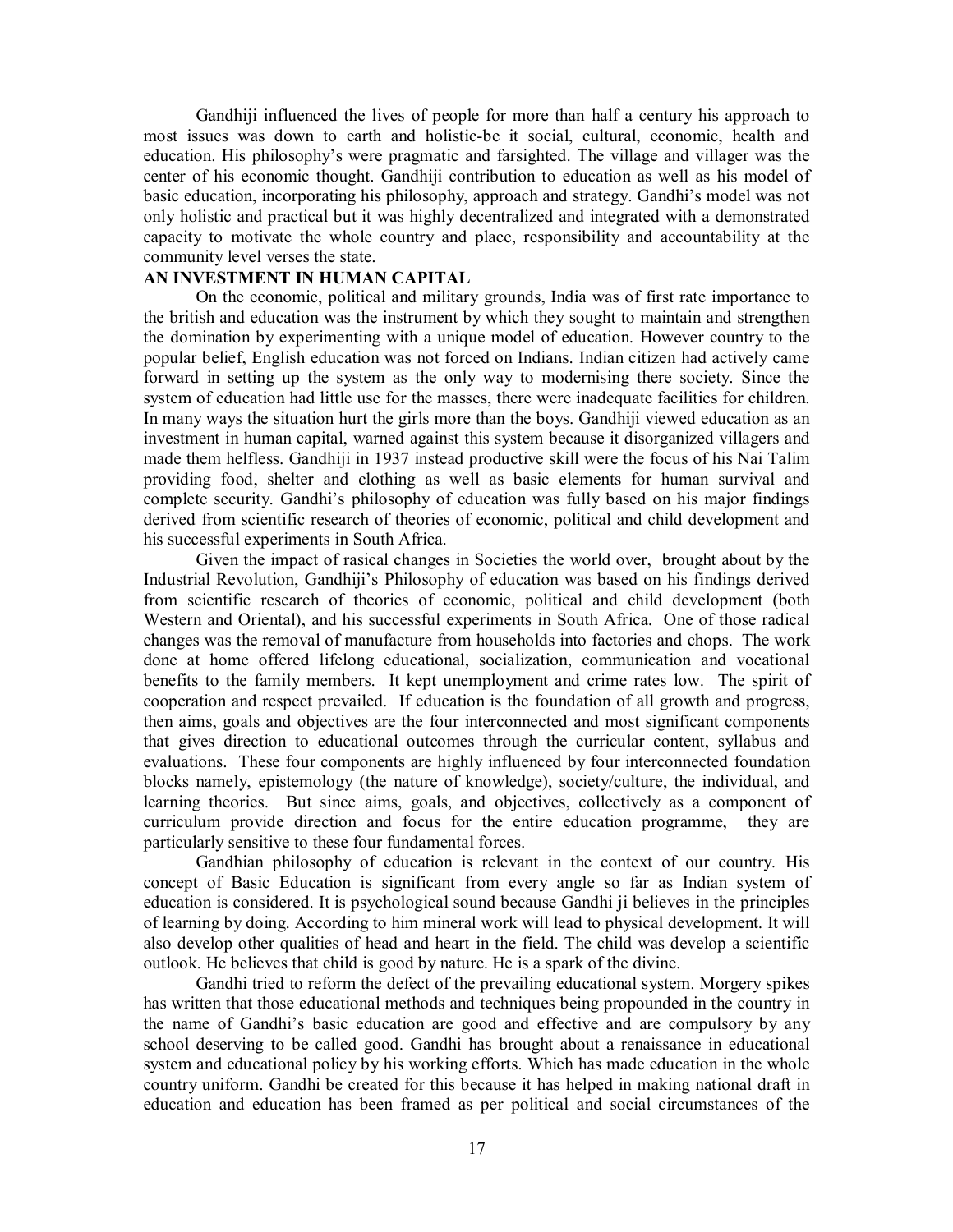country. Gandhi attempted to bring a lot of progress in the society through his education system. Gandhi saw that education as a tool for bringing a social order for the absolute successs of society and its active members. Gandhi's greatest and most valuable contribution to Indian is basic education

Gandhiji philosophy is sociological sound. He believes that education is a process which will fit the individual to live well in the society. His system of education will also impart training for citizenship as well. This scheme is also sound on economic grounds also. There will be no exploitation in the society conceived by Gandhi ji. The craft will enable the child to earn his tuition fees and realise the principle of **"learn while you earn and earn**  while you earn<sup>,23</sup>. This will lead to self sufficiency in education.

# **GANDHI'S VIEWS ON EDUCATION**

Gandhiji propounded his views on education in the following words:

- 1. **"Education for a just social order**:-The ultimate objective of the new education is not only a balanced and harmonious individual but also a balanced and harmonious society-a just social order in which there is no unnatural dividing line between the haves and have-nots and everybody is assured of a living wage and right to freedom.
- 2. **Meaning of education**:- In the words of Gandhi, By education, I mean an all round drawing out of the best in child and man-body, mind and spirit.
- 3. **Education through craft**:- The uniqueness of this scheme is that education is to be given through village crafts. The end in view is not to be accomplished by merely adding a village craft to the current syllabus. **"the brain must be educated through**   $hand$ <sup> $\overline{?}$ </sup> $.$ <sup>24</sup>
- 4. **Self-supporting aspect**:- Self-sufficiency is not a 'prior' condition, but to me it is the acid test. This does not mean that Basic Education will be self-supporting form the very start. But taking the entire period of seven years, income and expenditure must balance each other. Otherwise it would be mean that even at the end of this training the basic education. 'Nai Talim' without the self-support basic would be like a lifeless body.
- 5. **Dignity of labour**:- It is a crime to make education merely literary, and to unfit boys and girls for manual work in later life. Indeed I hold that as the large part of our tine is devoted to labour for earning our bread our children must from their infancy be taught dignity of such labour. Our children should not be so taught as to desist labour.

# **"useful manual labour, intelligently performed, is the means par excellance for developing the intellectual"<sup>25</sup>**

- 6. **Methods of teaching**:- Children take in much more and with less labour through ears than through their eyes.
- 7. **Religious education**:-In the words of Gandhi, to me religion means Truth and Ahimsa or tater Truth alone, because Truth includes Ahimsa, Ahimsa being the necessary and indispensable means for its discovery. Therefore anything that promotes the practice of these virtues is a means for imparting religious education and the best way to do this, in my opinion, is for the teachers rigorously to practice these virtues in their own person. This very association with the boys, whether on the playground or in the class room, will then give the pupils a fine training in these fundamental virtues.

# **"there is no religion higher than truth and righteousness"<sup>26</sup>**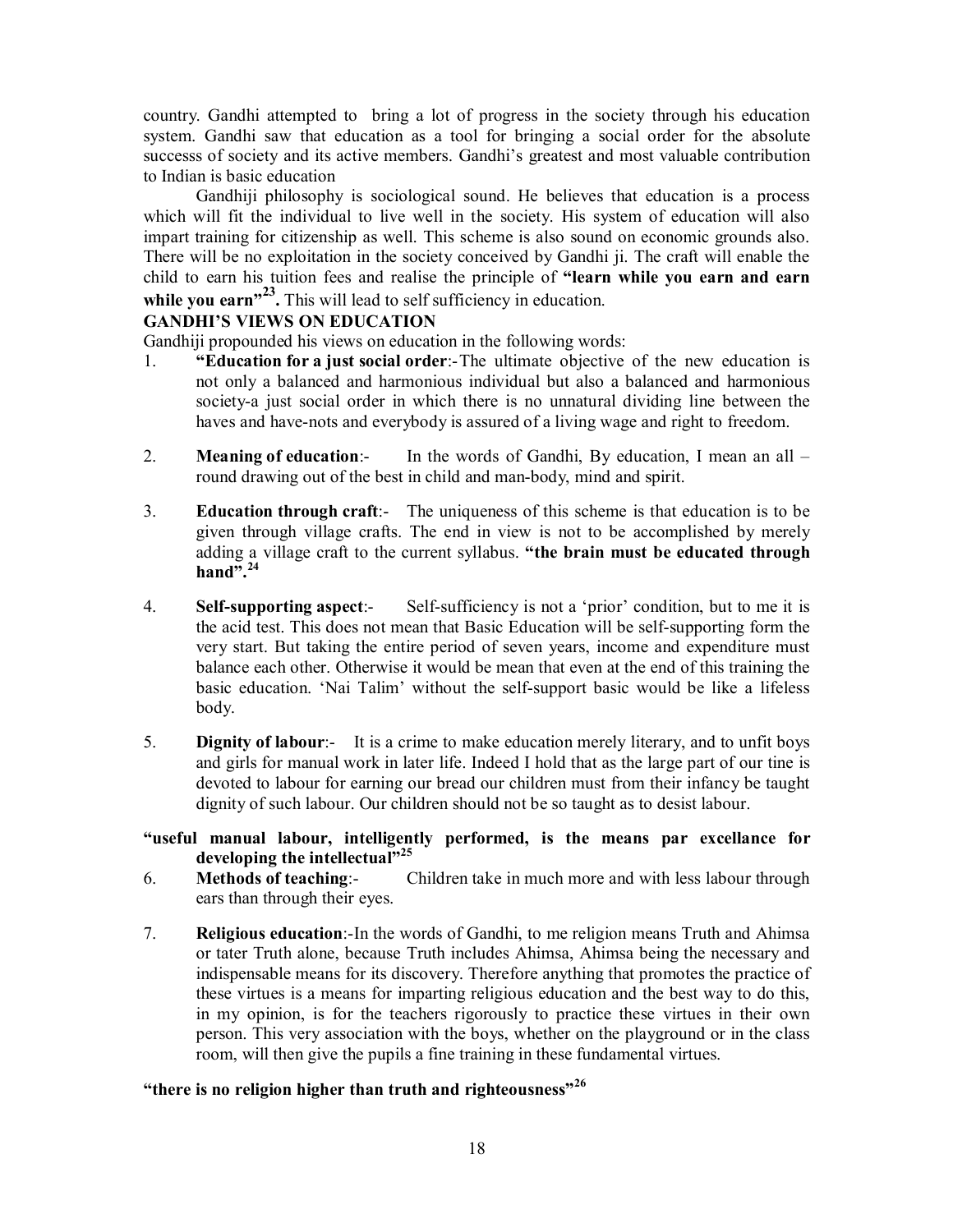8. **Spiritual training:-** In the words of Gandhi, I made the children memorize and recite hymns, and read to them from books on moral training. But that was far from satisfying me. As I came in to closer contact with them I saw that it was through books that one could impart training of the spirit. Just as physical training was to be imparted through physical exercise, and intellectual through intellectual exercise, even so the training of the spirit was possible only through the exercise of the spirit. And the exercise of the spirit entirely depended on the life and character of the teacher. The teacher had always to be mindful of his Ps and Qs whether he was in the midst of his boys or not.

**"the true source of rights is duty, if we all discharge our duties right will not be far to seek"<sup>27</sup>**

- 9. **Education and character**:- The end of all knowledge must be building up character. What is education without character and what is character without elementary personal purity.
- **"all our learning or recitation of the Vedas, correct knowledge of Sanskrit, latin, Greek and what not will us nothing if they do not enable us to cultivate absolute purity of heart**. **the end of all knowledge must be the building of character"**
- 10. **The teacher**:- Woe to the teacher who teachers one thing with the lips and carries another in the heart.
- 11. **Medium of instruction**:- Our language is the reflection of our selves and if you tell me that our languages are too poor to express the best thought, then I say that the sooner we are wiped out of existence the better for us.
- 12. **The foreign medium**:- The foreign medium has caused a brain fag, put an undue strain upon the nerves of our children, made them crammers and imitators, unfitted them for original work and thought and disabled them for filtrating their training to their family or the masses. The foreign medium has made our children practically foreigners in their own land.
- 13. **Curriculum and spinning**:- In any curriculum of the future, spinning must be a compulsory subject. Just as we cannot live without eating, so it is impossible for us to attain economic independence and banish pauperism from the ancient land without reviving home spinning.
- 14. **Freedom but under discipline**:- The pupil must have initiative. They must cease to be mere imitators. They must learn to think and act for themselves and yet be thoroughly obedient and disciplined. The highest form of freedom carries with it the greatest measures of discipline and humility. Freedom that comes from discipline and humility cannot be denied, unbridled licence is a sign of vulgarity injurious alike to self and one's neighbors.
- 15. **Co-education:-** Before launching on such experiments, a teacher has to be both father and mother to his pupils and be prepared for all eventualities, and only the hardest penance can fit him to conduct them.
- 16. **Text book:-** It has come to the conclusion that books are required more for the teacher then for the taught. And every teacher, if he is to do full justice to his pupils, will have to prepare the daily lesson from the material available to him. This too, he will have to suit to the special requirement of his class.